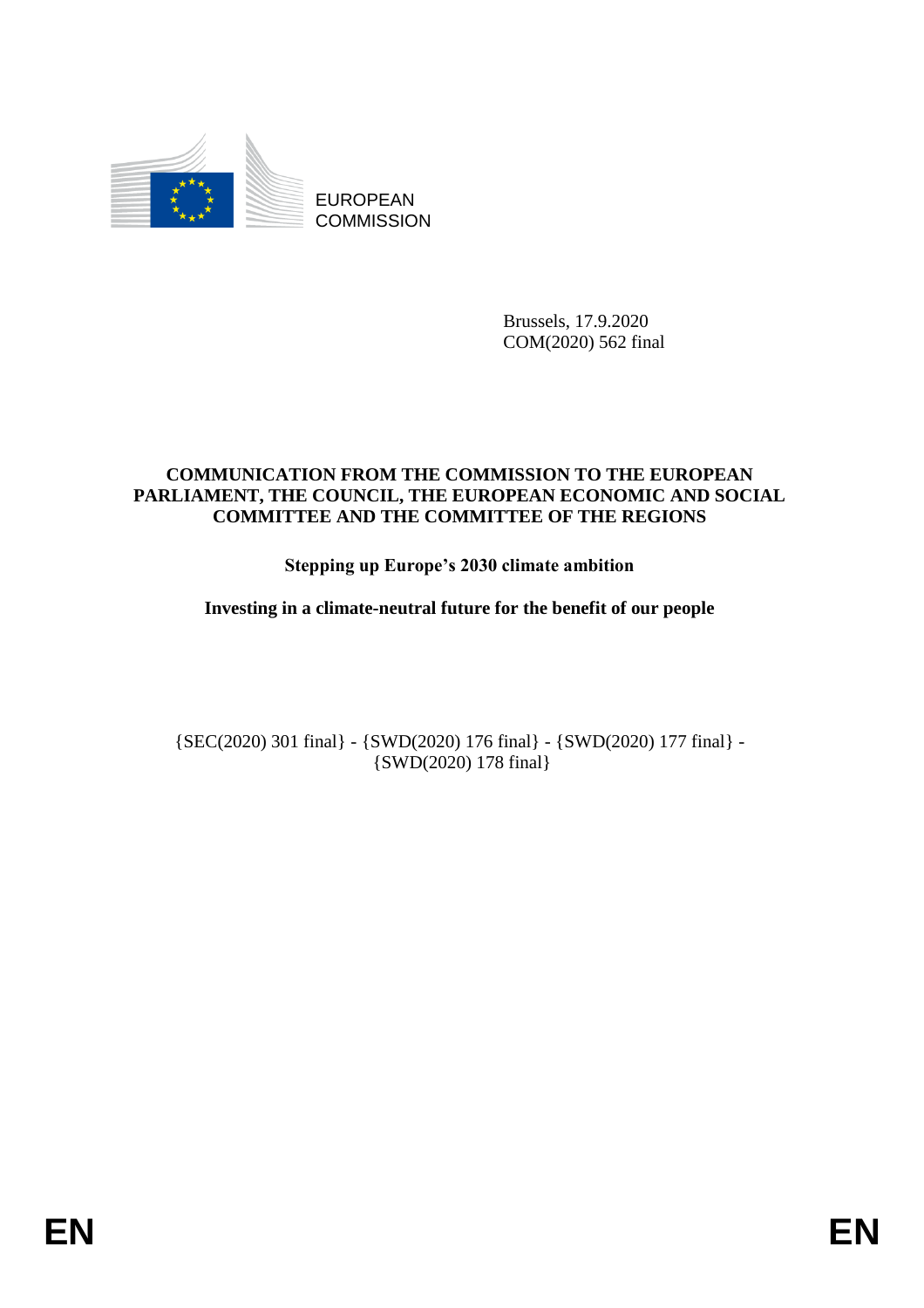# **The 2030 Climate target plan**

#### **1. ADDRESSING THE CLIMATE CRISIS WITH INCREASED RESOLVE**

The climate crisis remains the defining challenge of our time. The past five years were the warmest on record. Global average temperature increased by 1.1°C above preindustrial levels by 2019. The impacts of global warming are beyond dispute, with droughts, storms, and other weather extremes on the rise. We must take urgent and sustained action to preserve the health, prosperity, and well-being of people in Europe and all over the world. The recent reports of the IPCC on climate change and  $1.5^{\circ}$ C global warming, land, ocean and cryosphere underlined the dire impacts if climate change would not be halted. EU citizens are increasingly, and rightly, worried. Nine out of ten see climate change as a serious concern. The EU leads the global fight against climate change and the Commission is determined that the EU takes further action now.

The President of the Commission has made the European Green Deal<sup>1</sup> the top political priority, with the aim of transforming the EU into a fair and prosperous society with a modern, resource-efficient and competitive economy. We need to protect, conserve and enhance the EU's natural capital, and protect the health and well-being of citizens from climate- and environment-related risks and impacts and ensure an inclusive transformation based on a just transition so as to leave no one behind. Today, the Commission sets our continent on a sustainable path to make this a reality and achieve climate neutrality by 2050.

The world is currently experiencing a health crisis with an unprecedented socioeconomic impact. This requires urgent attention, but our efforts to tackle one crisis must not hasten or worsen another. Postponing climate action or rolling back measures is not an option for the European Union. If left unchecked, the unfolding climate crisis will have existential consequences for our natural environment, our health, and our livelihoods way beyond the scale of the current health crisis. The long-term economic disruptions and adverse social consequences resulting from inaction would far outweigh the costs of investing in ambitious climate action today.

The unprecedented European economic response to COVID-19 offers a unique opportunity to accelerate the transition to a climate-neutral economy investing in the necessary transformation and ensure it takes place in a just and socially fair manner. Next Generation EU and the Multiannual Financial Framework for 2021-2027, with their combined weight of over 1.8 trillion euros, provide significant firepower to help deliver the twin green and digital transitions that Europe aspires to. Effectively addressing the economic crisis while reaping the gains from accelerating the shift to a clean and sustainable economy requires that these ambitions are also fully transcribed in Member States' Recovery and Resilience Plans.

In the coming decade, the EU will continue building on a strong track record of climate action and parallel economic growth. In 2019, EU emissions, including removals, were down by an estimated 25% compared to 1990, while over the same period the economy has grown by 62%. This proves that we can tackle climate change and ensure sustained economic growth and job creation at the same time. The Impact Assessment accompanying this Communication demonstrates that an emissions reduction of 55% by

 $1$  COM(2019) 640 final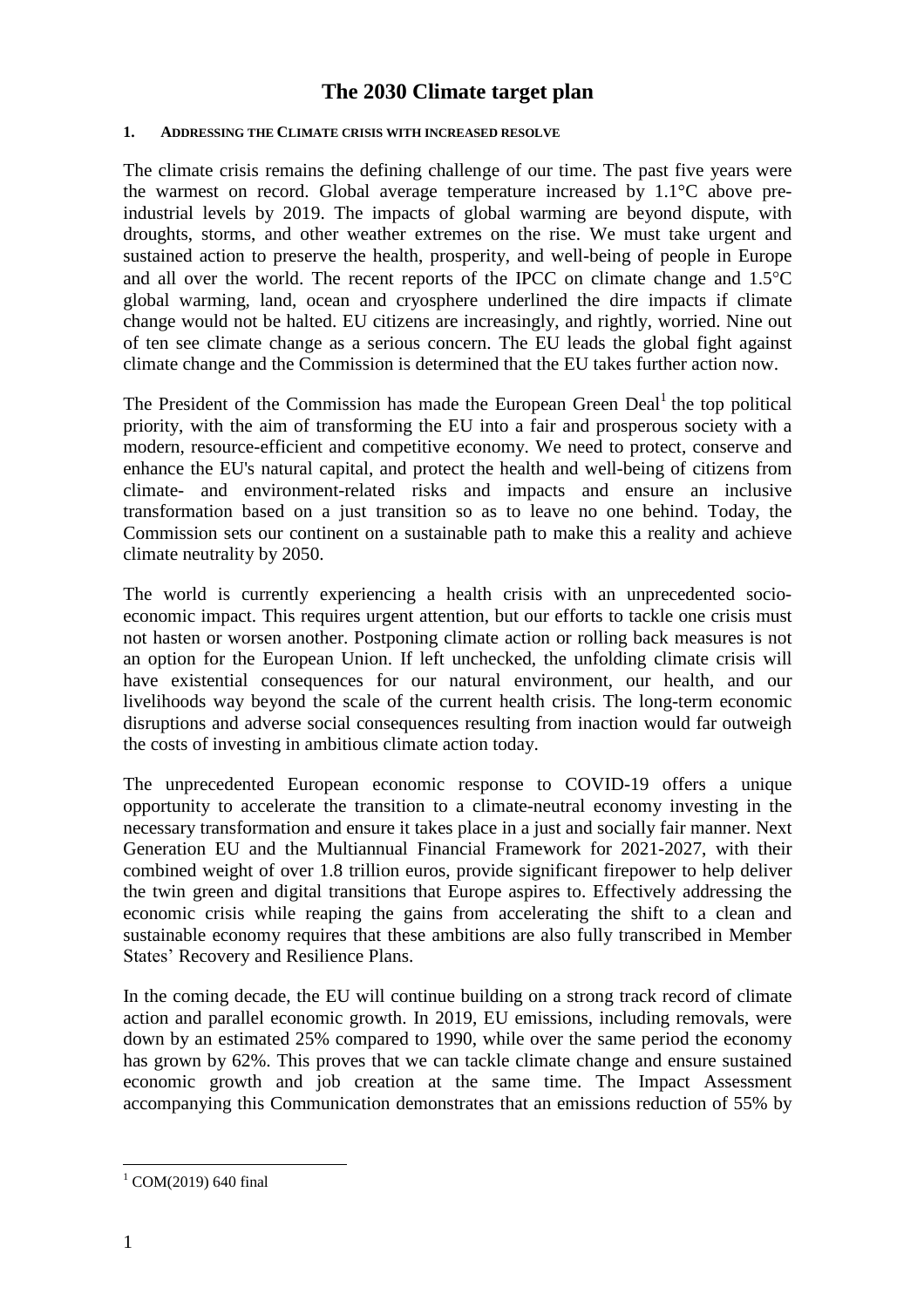2030, compared to 1990 levels, is both economically feasible and beneficial for Europe, with proper policies in place.

The EU's current policy framework alone would not allow us to reach our 2050 goals and meet our commitments under the Paris Agreement. Projections show that simply continuing to implement the legislation currently in force would see the EU achieving a 60% reduction of greenhouse gas emissions by 2050. The EU needs to raise its ambitions for this decade now and avoid leaving a heavier workload for future generations. The less action the EU takes in the next ten years, the steeper and more challenging the reduction path after 2030.

The Commission therefore proposes to change the current emissions reduction pathway to reach climate neutrality by 2050 and reflect this in the proposal for the European Climate Law.

In the Impact Assessment and a broad consultation process conducted over the past year, the Commission has thoroughly examined the effects on our economy, society and environment of reducing emissions by 50% to 55% by 2030, compared to 1990 levels. The Impact Assessment has carefully considered the mix of policy instruments available and how each sector of the economy can contribute to these targets. A balanced, realistic, and prudent pathway to climate neutrality by 2050 requires an emissions reduction target of 55% by 2030.

The present Communication therefore:

- 1. Presents an EU-wide, economy-wide greenhouse gas emissions reduction target by 2030 compared to 1990 of at least 55% including emissions and removals.
- 2. Previews a set of actions required across all sectors of the economy and the launch of revisions of the key legislative instruments to achieve this increased ambition.
- 3. Prepares the ground for a public debate in autumn 2020 to increase the EU's contribution to the Paris Agreement before the end of the year and set the stage for the Commission to make detailed legislative proposals by June 2021.

The EU can and should set itself a 55% target based on the following three key considerations.

First, large emissions reductions have come from closing coal power stations and cleaning up of energy-intensive industry, while it proved harder to reduce emissions from transport and agriculture and in buildings, where particular challenges exist. Yet, reaching climate neutrality requires to significantly step up EU action in all sectors. Long lead-times in crucial sectors such as land use and transport require action to be stepped up already over the coming decade, otherwise the changes required after 2030 would have to happen unrealistically fast.

Secondly, risks of carbon lock-in in the coming decade are too high. This is due to the current legislative set-up as well as a natural short-termism in economic decisions in the midst of the COVID-19 crisis. Clearer and stronger investment signals are urgently needed for today's investment planning and decisions to be coherent with the transition to climate neutrality.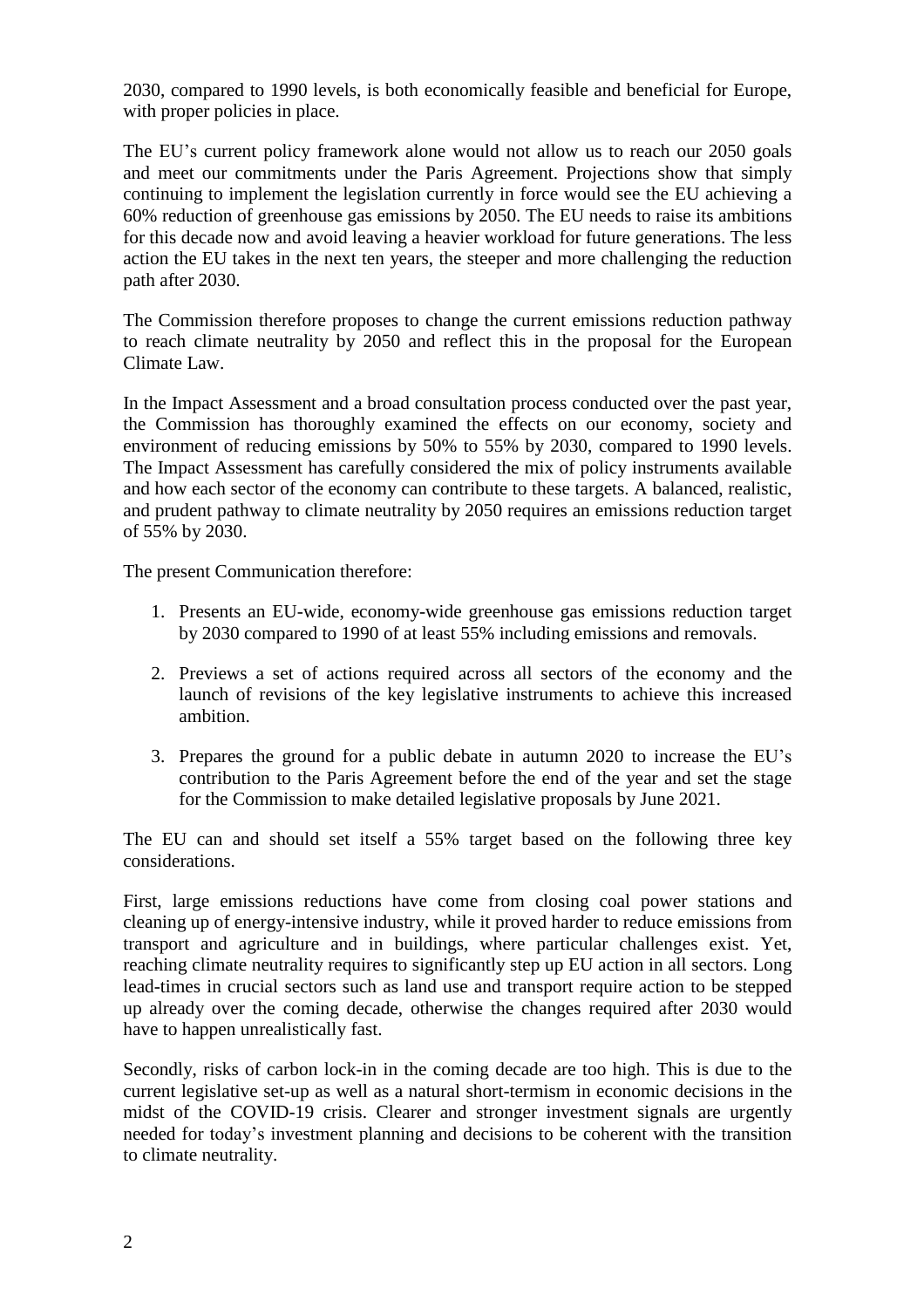Finally, science indicates that climate risks are firmly on the downside. Recent IPCC special reports found greater risks at lower temperatures of Earth system tipping points than in its 5<sup>th</sup> assessment report, such as a slowdown of the Gulf Stream or instability of the Greenland and West Antarctic ice sheets. The climate crisis is also intrinsically linked with the global loss of biodiversity and solutions must address consistently both challenges. The only responsible course of action is therefore to move now when we still have the freedom to choose how, instead of inching forward until it may be too late.

We have a responsibility to act decisively in the interest of future generations. If the EU shows that it can be done, many governments and citizens around the world will see that growing prosperity can be combined with a pathway that limits global climate change to well below 2  $\degree$ C and pursues efforts to limit it to 1.5  $\degree$ C, safeguarding the future of our planet. Yet, even with global action, some of the adverse effects of climate change will continue. That is why the EU is also pursuing its efforts on climate change adaptation, in Europe and globally. Finally, achieving climate neutrality in Europe requires investing in technologies, business models, skills, infrastructures and changes in behaviour. The green transition will modernise our economy, make it more innovative, circular and resilient and sustain its global competitiveness and prosperity in the years to come.

#### **2. THE ECONOMIC AND SOCIAL BENEFITS OF INCREASED CLIMATE AMBITION**

On the basis of the analysis carried out in its Impact assessment, the Commission concludes that achieving 55% greenhouse gas emissions reductions by 2030 would not only put the EU firmly on track to achieve climate neutrality, but would also make EU business and industry global trailblazers. The analysis also confirms that this increase of greenhouse gas emissions reductions target is possible in a responsible and socially fair manner. It can spur sustainable economic growth and accelerate the clean energy transition, while adverse social consequences need to be addressed and adequate policies be deployed both at EU and Member State level. Achieving 55% greenhouse gas emissions reductions by 2030 would also improve the wellbeing of EU citizens by delivering significant co-benefits in terms of health, improved air quality and reduced environmental degradation, and it would strongly support the COVID-19 recovery and the longer-term competitiveness and resilience of the European economy.

Reaching a 55% emissions reductions target will be a significant investment challenge for EU industry, services, transport, and energy sectors. However, the return on investment from meeting this challenge is nothing less than the ability for EU businesses to compete and our citizens to prosper. The COVID-19 crisis has severely hit the EU economy. It has not significantly altered the investments needed to reach an increased 2030 greenhouse gas emissions reduction target, but, likely, worsened the conditions for such investments to take place, which has to be countered by strong policy initiatives on EU and national level. The EU recovery plan, with its recovery and resilience facility, is critical for these investments underpinning the green transition to happen. Despite net greenhouse gas emissions in 2020 being estimated to drop to 30 to 35% below 1990 levels, the economic rebound from the COVID-19 crisis is also estimated to bring emissions back to previous levels, unless additional action is taken. The dial has not been reset on global warming. To achieve climate neutrality by 2050, over the coming decade we will still need to construct new wind turbines, clean our industries and renovate buildings to make them energy- and resource-efficient. For this purpose, we will need to enable EU companies to get into the pole position developing, deploying and commercialising low-carbon solutions. Mobility will still have to be made substantially cleaner, with zero emissions vehicles well on their way to replace conventional ones, strong development of public transport and greater use of sustainable transport modes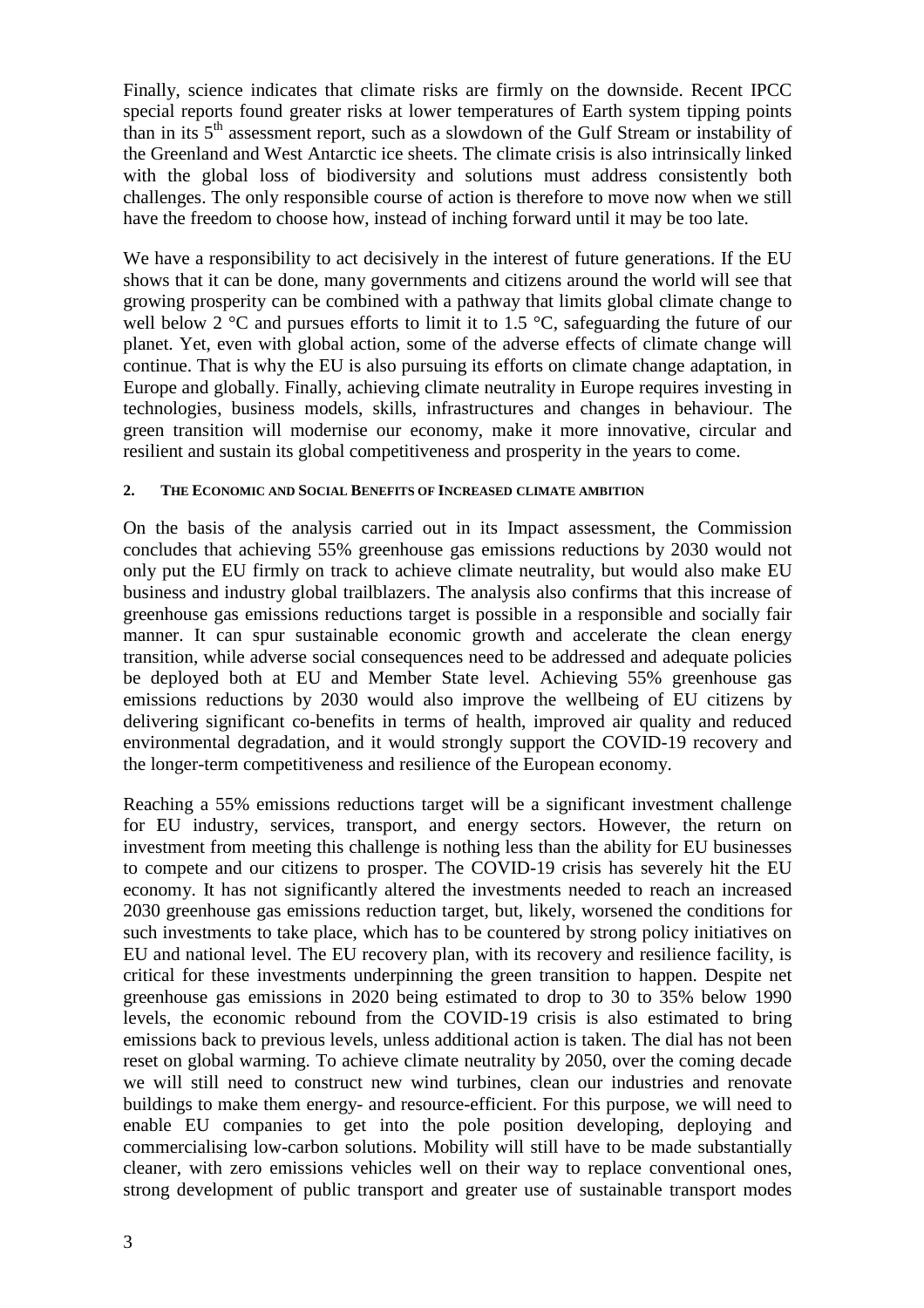and multi-modal solutions through a large and well-integrated range of clean mobility options. Digital technologies will be key part of making sure the EU reaches climate neutrality and strengthens its competitiveness globally. The digital and green transitions must be made mutually reinforcing.

The EU multiannual budget, together with the Next Generation – EU, will dedicate at least 30% of its firepower to climate-relevant spending, and all expenses will be consistent with the Paris Agreement and respect the "do no harm" principle. National recovery and resilience plans and related spending will have to effectively contribute to the green and the digital transitions or to addressing the challenges resulting from them. Targeted use of these funds can trigger significant private sector investments. We must combine recovery spending with ambitious climate action to avoid wasted money and stranded assets, leading to additional resource needs later on. In short, in times of increasingly scarce liquidity, we should not invest in the old carbon-fuelled economy by reflex, but encourage investment in innovative and low-carbon technologies, making Europe a modern and green economy. We must save and create new jobs and incomes not only for months or years but for decades.

The recovery as well as the greening of our economy can also benefit from structural policies and policy reforms that incentivise competition in product markets, address the matching of skills and deliver the necessary education and training.

A key feature of the green transition is upgrading the EU's capital stock, requiring higher upfront investments, with associated fuel savings that over time will pay back the initial investments. Energy-related investments need to increase. Annually in the period 2021- 2030 the EU will need to invest  $\epsilon$  350 billion more than it did in the period 2011-2020, an increase of around  $\epsilon$  90 billion per annum compared to the investments needed to achieve current 2030 climate and energy targets. In addition to public support, the sustainable finance initiative will guide private investments towards green recovery. The EU taxonomy the EU Green Bond Standard and climate benchmarks will be essential tools to bring finance closer to the needs of the real economy.

Considering our large domestic market, accelerating the transition will help modernise the whole EU economy, increasing the opportunities for our clean technologies leadership and for gaining competitive advantage on the world markets. Developing new value chains and expanding others will also improve the open strategic autonomy of Europe's industrial ecosystems. This will contribute to moving to a truly circular economy, which together with digitalisation, will be at the heart of the modernisation required to improve the overall efficiency and resilience of the European economy.

Our citizens want to live in a modern, sustainable, fair and resilient Europe. They are crucial partners in the fight against climate change, and can support it through political mobilisation and consumer choices. They can greatly contribute to decarbonisation by making more sustainable purchase decisions and lifestyle choices, but need to be assisted by actionable and reliable information.

Buildings and transport are, alongside industry, the main energy users and source of emissions. Decarbonising both energy supply and demand is key to becoming climateneutral and can actually be achieved while enhancing the well-being of our citizens drawn from transport and housing

Increasing our 2030 climate ambition in the buildings sector can and should be socially just and fair. For example, low-income households bear a higher burden of heating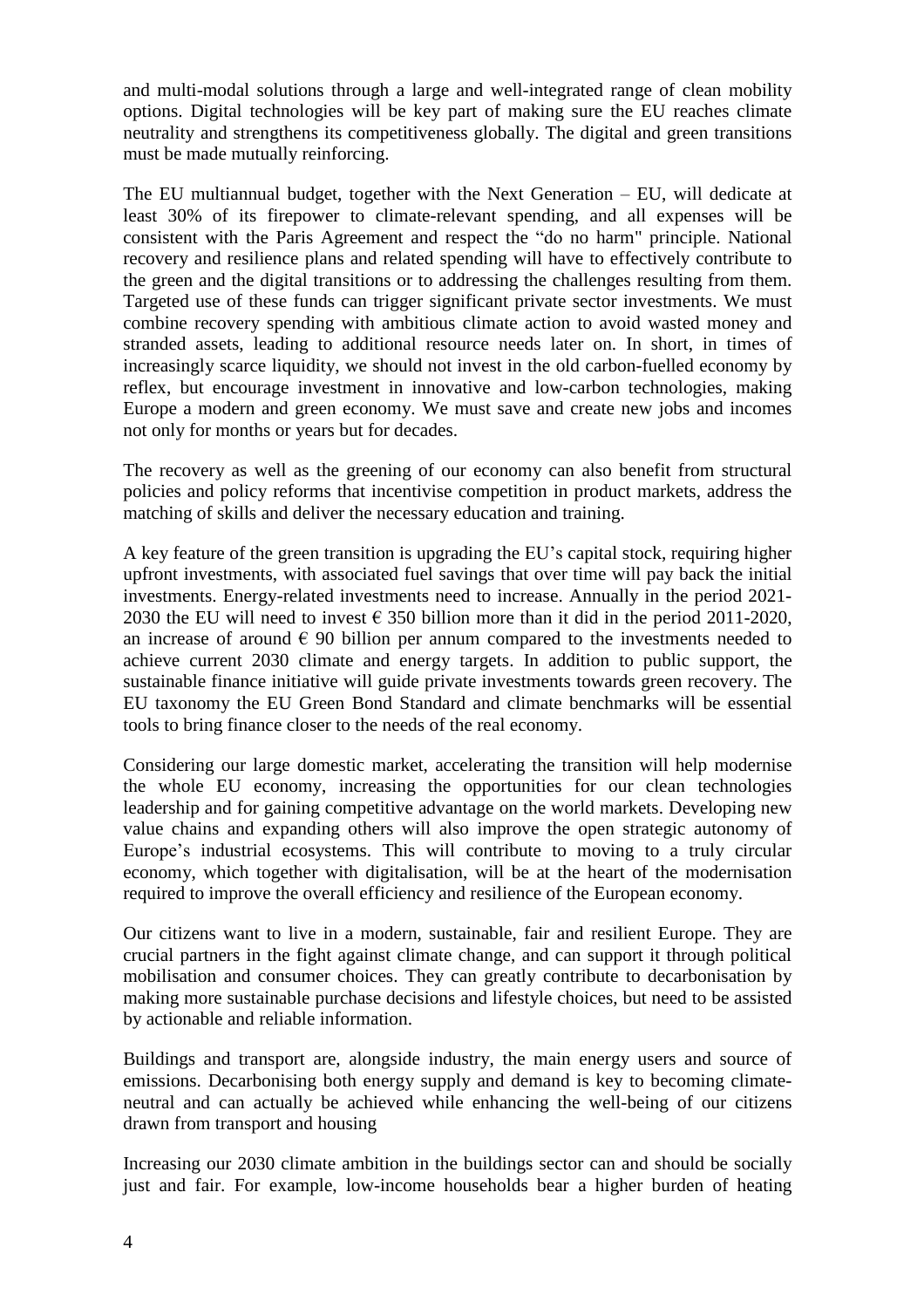expenses compared to wealthier households. The use of highly polluting fuels like coal is also more common among lower income households and particularly high in specific regions in Europe. They may thus be more negatively impacted by the transition, in particular if emitting carbon becomes more costly and low-carbon solutions are not available to them. In order to avoid negative impacts on vulnerable consumers, social and energy efficiency policies are important to target the renovation of their houses and keep the impact on their heating and electricity bills in check.

Renovating Europe's buildings not only lowers energy bills and greenhouse gas emissions, but it also improves living conditions and creates local jobs. The forthcoming Renovation Wave will address the twin challenge of energy efficiency and affordability in the building sector. It will focus on the worst performing buildings and tackle the energy poverty as well as on public buildings, notably schools, hospitals and care facilities. When renovating, particular attention will be required as regards financing the up-front investments and the capacity of households to manage them. In particular, targeted support for energy efficiency investments of lower-income households and for social housing will be needed. We must therefore devise policies, earmark budgets, and propose different and innovative ways to organise the greening of houses and mobility, whilst helping vulnerable social groups. The Commission's Impact Assessment shows that a 55% cut in emissions achieved through increased use of carbon pricing, while recycling revenues to low income households can address income impacts for these households and at the same time still stimulate a switch to low-carbon technologies. Clean and efficient private and public transport will bring major benefits to individual citizens and communities. Increasing the modal shares of public transport and active mobility, namely walking and cycling, as well as automated, connected and multimodal mobility, combined with more stringent air pollutant and  $CO<sub>2</sub>$  emissions standards for vehicles, will drastically lower pollution from transport, especially in cities.

Our citizens have a lot to gain through ambitious and decisive climate action. Reducing greenhouse gas emissions improves living conditions and health, can create employment, and lowers energy bills.

Climate change and energy policies supports clean air policy in improving the health of EU citizens. This matters particularly in a number of Central and Eastern European Member States suffering from relatively high pollution levels. Achieving 55% greenhouse gas emissions reductions could contribute to further decrease air pollution, reaching a total reduction of 60% by 2030 compared to 2015. This would reduce health damages compared to 2015 levels by at least  $\epsilon$  110 billion. Increased climate action would additionally reduce air pollution control costs by at least  $\epsilon$  5 billion in 2030 and contribute to mitigating other environmental concerns like acidification.

In relation to food and agriculture, the Impact Assessment shows that by 2030 emissions reductions stemming from changing consumer choices towards healthy diets could be of the same order of magnitude as technical options available to reduce emissions in the sector<sup>2</sup>. In line with the Farm to Fork Strategy<sup>3</sup>, consumers should be facilitated to choose sustainable and healthy food and diets. This would not only help the agricultural and food sector to reduce emissions, but also improve consumers' health and reduce health-related costs for society and food waste.

 $2^2$  A strong decrease of consumption of animal products for nutrition could potentially reduce emissions by more than 30 million tonnes by 2030.

<sup>3</sup> COM(2020) 381 final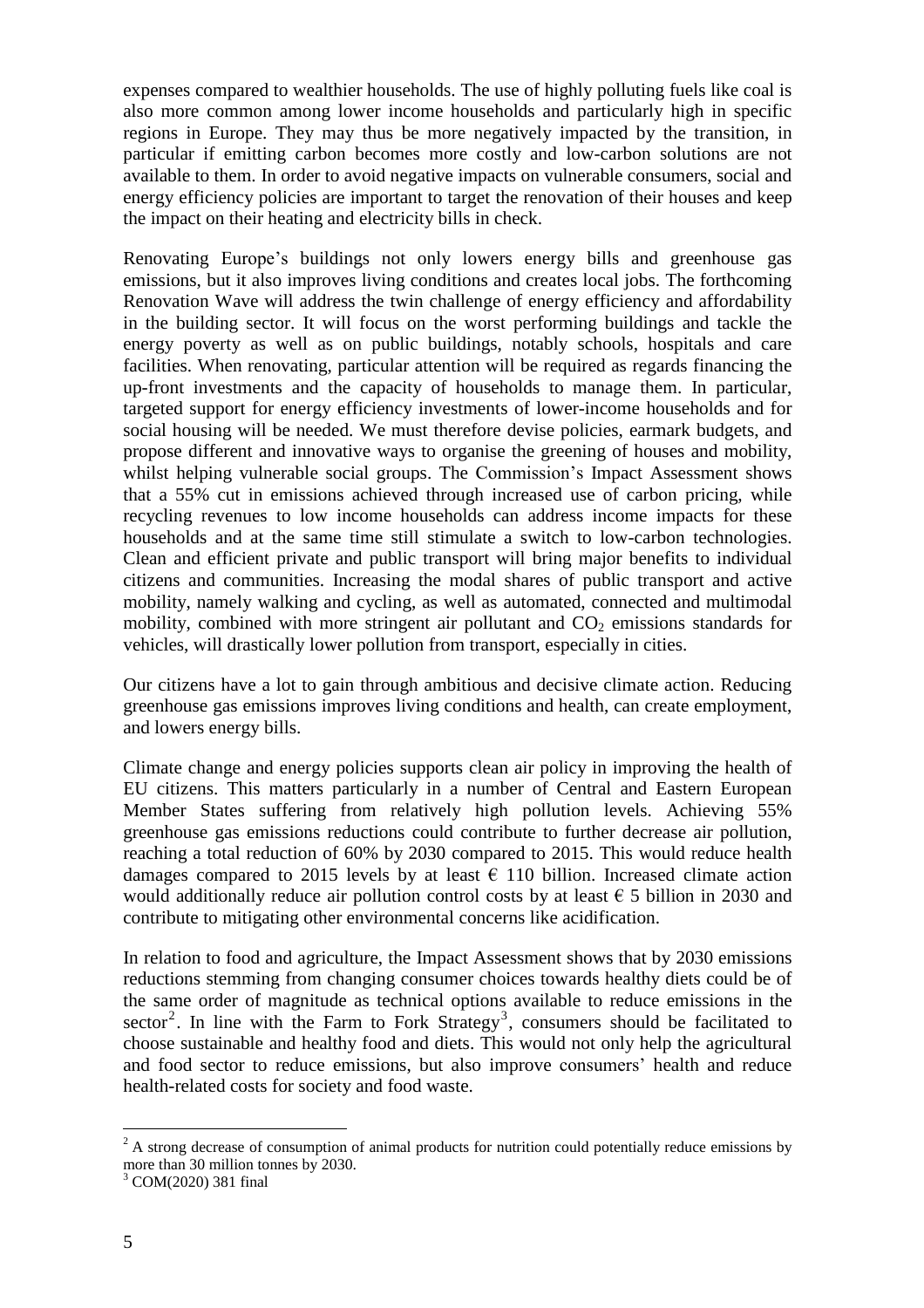The increased climate ambition in the above areas can have positive impacts on GDP and total employment in the EU. The Impact Assessment indicates that in particular in situations where the economy is performing below capacity, GDP will increase due to the investment stemming from increased climate ambition. Similarly, the use of carbon revenues in general could lead to a reduction of labour taxation with positive effects on employment. Investing in a modern, circular economy will help provide durable and new green jobs in a climate constrained world.

Not all Member States, sectors and households start the transition towards climateneutrality from the same point or have the same capacity to respond to the challenges of the transition. A more ambitious climate target is likely to be more challenging in Member States and regions with a higher share of fossil fuels in the energy mix, higher greenhouse gas emissions, energy intensity and lower GDP per capita. Certain carbonintensive sectors and regions with a significant share of their economies depending on these will see substantial transformations. Distributional aspects will need to be addressed in order to ensure that nobody is left behind. New and upgraded skills will be needed underlining the need to keep investing in lifelong learning using all possible instruments and ensuring a diverse and inclusive workforce. In regions where carbonintensive industries are currently of greater importance, focused policies and investments are needed, supported by the Just Transition Mechanism.

As a result of these transitions, the EU's energy system will be much more secure and resilient. Fossil fuels, while so engrained in our way of life for over 150 years, are exposed to volatile fuel prices and supply disruption. More than half of EU energy needs are covered by imports. Renewable energy generated in the EU reduces this exposure, thereby increasing security of supply. Net energy imports are projected to decrease by more than a quarter in the period 2015-2030. Increasing the climate ambition from the current 2030 target to 55% and achieving climate neutrality by 2050 would save on the EU's import bill EUR 100 billion over the period 2021-2030 and up to 3 trillion by 2050.

In short, increasing the EU's climate ambition for 2030 generates both economic opportunity and a cleaner and healthier environment for our citizens as we steadily move towards climate neutrality by 2050. It matches desires of citizens and stakeholders, according to the replies to the public consultation process organised by the Commission for this initiative and empowers regional and local authorities to participate and benefit from the green transition. It ensures durable jobs, improves the EUs energy security, resilience and independence, stimulates innovation and lays a solid foundation for economic prosperity.

Figure 1: The EU's pathway to sustained economic prosperity and climate neutrality, 1990-2050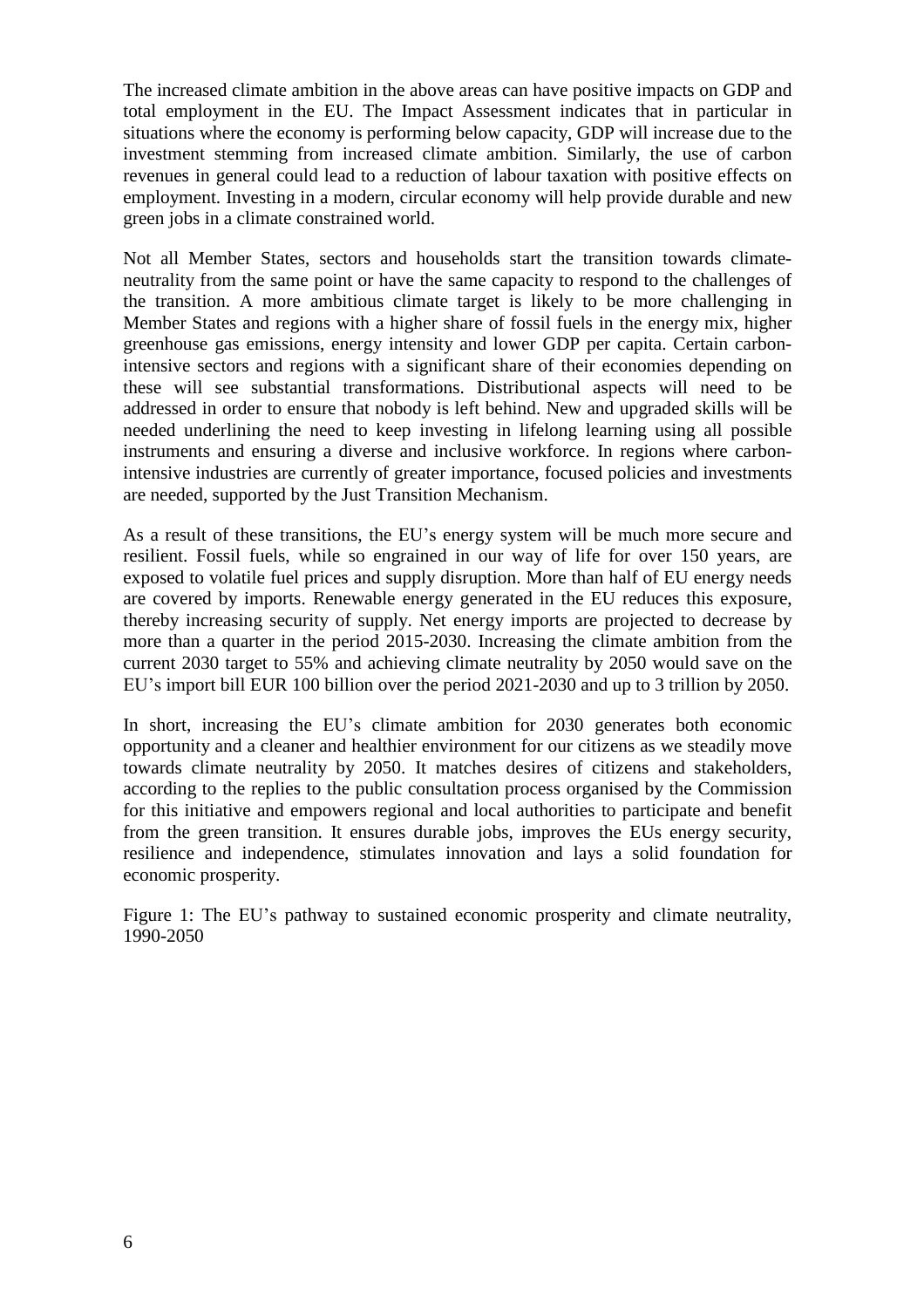

While any structural changes will pose challenges, the analysis shows that overall the economy and citizens will benefit from these investments, especially considering the dire consequences of non-action. For instance, for those lower income households and fossil fuel dependent and energy-intensive sectors, which will be particularly challenged, targeted policies will need to promote just transition head on. In this way, Europe will set a practical example for all other regions around the world on how accomplishing the Paris Agreement objectives will lead to a more prosperous, fair, resilient and healthy world. In this respect, economic impacts will be more positive if the regulatory tools allow for appropriate price signals and a tax shift, with carbon pricing revenues being used to reduce distorting taxes or to invest in innovation and modernisation towards a green economy.

#### **3. AMBITIOUS ACTION IN ALL SECTORS OF THE EU ECONOMY**

Achieving 55% greenhouse gas emissions reductions will require actions in all sectors as illustrated in the graph above. A climate-neutral transition can only be accomplished with contributions from everyone.

 $CO<sub>2</sub>$  emissions from the burning of fossil fuels are the largest source of greenhouse gas emissions in the EU. Together with fugitive non- $CO<sub>2</sub>$  emissions in the energy system, they are responsible for just over 75% of EU greenhouse gas emissions. This underlines the energy system's central role in the transition to a climate neutral economy. It will need to be fully decarbonised, while respecting technological neutrality.

Most other emissions are process  $CO<sub>2</sub>$  emissions from industry and non- $CO<sub>2</sub>$  emissions from agriculture and waste. Reducing all emissions as much as possible will be crucial to limit the need to balance any remaining emissions to become climate neutral. In this context, the EU land use sector is of particular importance, given that it presently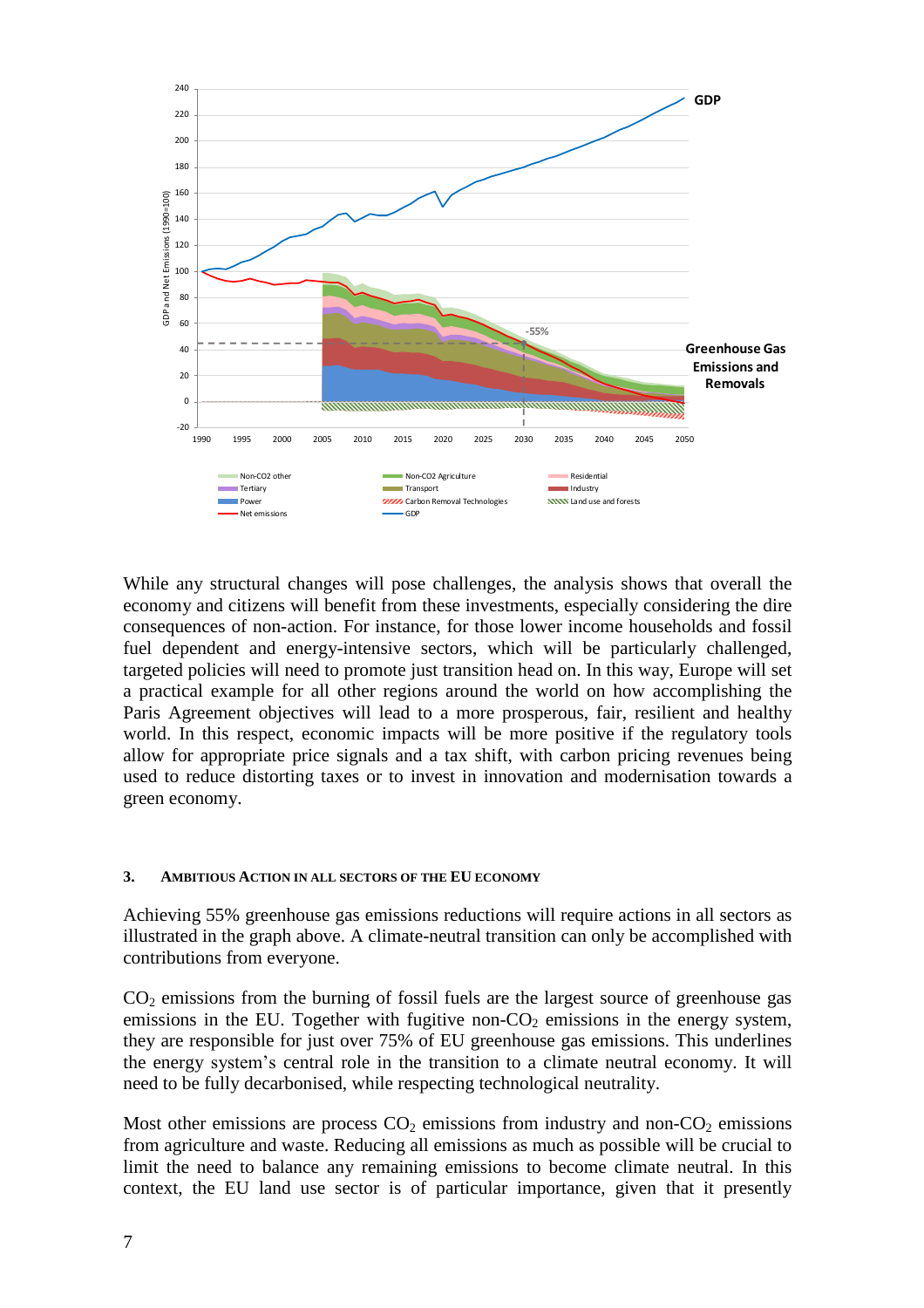provides for the largest source of net removals of  $CO<sub>2</sub>$  from the atmosphere that humans can impact. Much more is now also possible with widespread use of digital technologies, which could help reduce overall emissions considerably.<sup>4</sup>

Based on the analysis in the Impact Assessment, the Commission has reached the view that the following contributions by different sectors would enable us to reach a 55% emissions reduction by 2030 in a responsible way.

## *Energy system transformation including buildings, transport and industry*

In order to reach the 55% greenhouse gas emissions reduction target, buildings and power generation can make the largest and most cost-efficient emissions reductions, in the order of 60% and more compared to 2015. Rapid penetration of renewable energy, which is becoming the most cost-effective electric power source, the application of the energy efficiency first principle, electrification and energy system integration will drive the change in both sectors.

By 2030, the share of EU renewable electricity production is set to at least double from today's levels of 32% of renewable electricity to around 65% or more. The expansion in renewable electricity production will provide many opportunities for European renewable energy sources to be fully harnessed, for instance offshore wind energy. Renewables will lead to a high degree of decentralisation providing opportunities for consumers to get engaged, for prosumers to generate, use and share energy themselves, and for local and notably rural communities to encourage local investments in renewables. It will also trigger new employment locally.

The deployment of renewable electricity provides a major opportunity for the decarbonisation of other sectors such as heating and cooling in buildings and industry. The impact assessment highlights that renewables in heating and cooling would achieve around 40% penetration in 2030. Beyond the direct use of renewable energy and electrification, renewable hydrogen will also be required to replace fossil fuels in some carbon-intensive industrial processes, for example as a feedstock for certain chemical processes, and to deliver high-temperature heat.

The building sector, currently responsible for 40% of final energy and 36% of greenhouse gas emissions in the EU, has a large cost-effective potential to reduce emissions. Today, 75% of the EU's building stock is energy inefficient<sup>5</sup>. Many homes are still heated with outdated systems that use polluting fossil fuels such as coal and oil. To fully tap into this potential for improvement would require the renovation rate, which is around 1% today, to double and more in the period up to 2030. In particular, deep renovations addressing building shells, smart digitalisation and the integration of renewable energy together need to increase strongly.

The transport sector had the lowest share of renewable energy in 2015, with only  $6\%$ <sup>6</sup>. By 2030, this has to increase to around 24% through further development and deployment of electric vehicles, advanced biofuels and other renewable and low carbon fuels as part of a holistic and integrated approach. Secure access to batteries will be critical to rolling out electric vehicles, while clean hydrogen will be crucial for

<sup>4</sup> https://www.weforum.org/agenda/2019/01/why-digitalization-is-the-key-to-exponential-climate-action/

<sup>&</sup>lt;sup>5</sup> New buildings today consume only half as much as typical buildings from the 1980s. About 35% of the EU's buildings are over 50 years old.

 $6$  Calculated according to the methodology as set out in Directive 2018/2001/EC.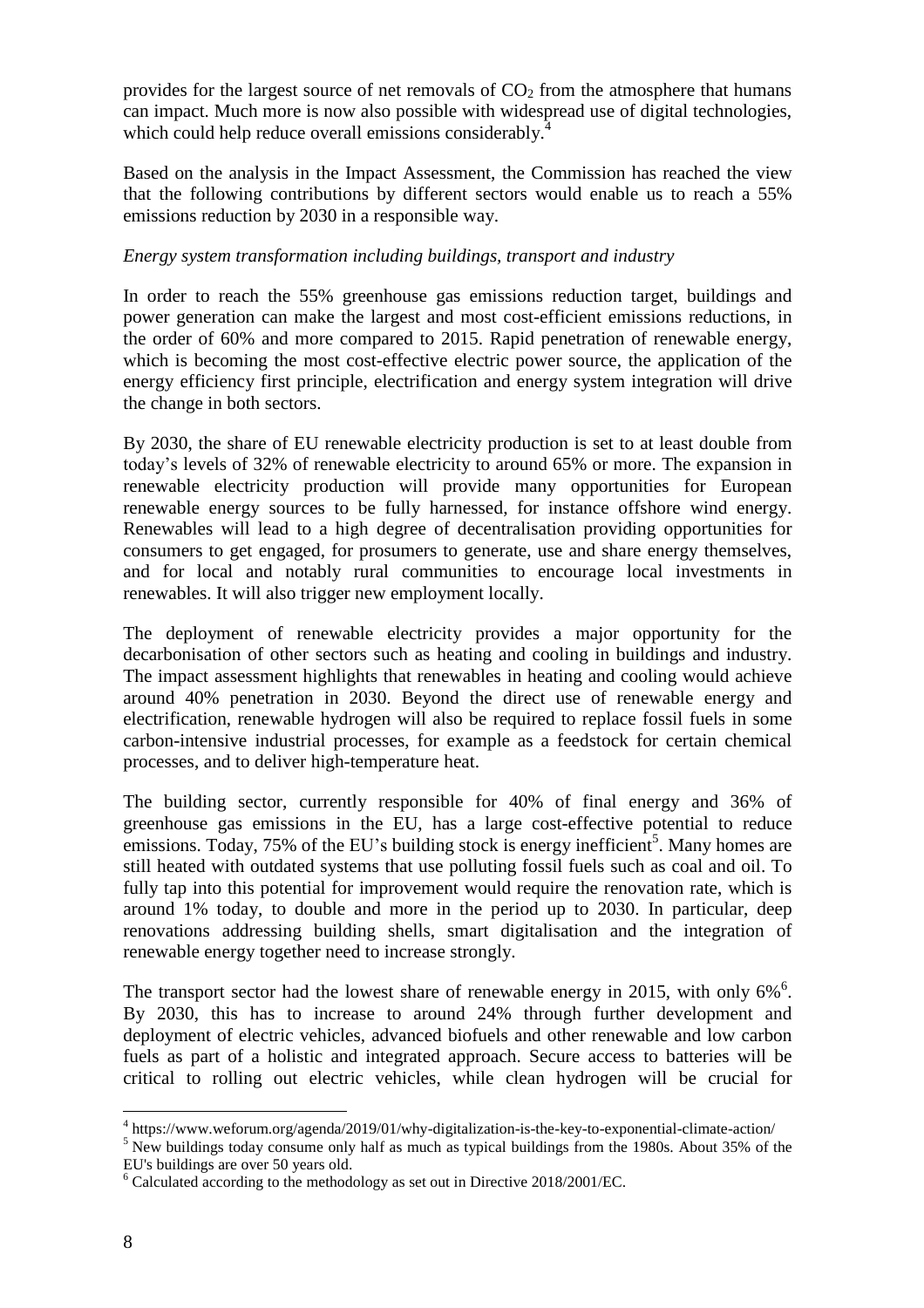decarbonising heavy-duty transport and, through its derivatives, in the aviation and maritime sector. The decarbonisation of the transport fuel mix by 2050 will also be supported by greater use of rail and other sustainable transport modes such as inland waterways and short sea shipping, in particular for freight transport.

Projected increases in bioenergy use by 2030 are limited compared to today. To ensure the land use sink can continue to strengthen and improve, biomass for energy use in the EU should be produced sustainably, and environmental impacts should be minimised. To limit impact on biodiversity, the use of whole trees and food and feed crops for energy production – produced in the EU or imported – should be minimised. Any unsustainable intensification of forest harvesting for bioenergy purposes should be avoided. Instead, bioenergy production should come from better use of biomass wastes and residues and a sustainable cultivation of energy crops, rather replacing the production of first generation food-crop-based biofuels and be in line with the sustainability criteria of the Renewable Energy Directive. The promotion of sustainable forest management, a strong enforcement of the existing legislation and a quicker implementation of the sustainability criteria in the Renewable Energy Directive can play a key role in this regard alongside the foreseen review and potential revision of the latter Directive.

The Commission's Impact Assessment indicates that final and primary energy consumption would further reduce in 2030, achieving savings of 36-37% for final energy consumption (total energy consumed by end users) and 39-41% for primary energy consumption (total energy used to meet final energy needs, e.g. gas used to produce electricity). This reduction will require policies that address non-economic and local barriers. For instance, EU product efficiency standards have already reduced energy needs for the products in question by about 15% and cut total EU greenhouse gas emissions by  $7\%$  while creating hundreds of thousands additional jobs<sup>7</sup>. Actions of this kind will need to be intensified.

Achieving 55% greenhouse gas emissions reductions would result in a new and greener energy mix. By 2030, coal consumption would be reduced by more than 70% compared to 2015, and oil and gas by more than 30% and 25%, respectively. Renewable energy instead would see its share increase. By 2030, it would reach 38% to 40% of gross final consumption. Overall, this would lead to a balanced path towards climate neutrality by 2050.

Some sectors have a smaller, yet still significant, cost-effective emissions reduction potential by 2030. Today, road transport accounts for a fifth of the EU's greenhouse gas emissions and increased its emissions by over a quarter since 1990. It may see a decrease in emissions of only around 20% between 2015 and 2030, underlining the increased focus the sector will require to achieve increased decarbonisation.

All transport sectors - road, rail, aviation and waterborne transport - will have to contribute to the 55% reduction effort. A smart combination of vehicle/vessels/aircraft efficiency improvements, fuel mix changes, greater use of sustainable transport modes and multi-modal solutions, digitalisation for smart traffic and mobility management, road pricing and other incentives can reduce greenhouse gas emissions and at the same time significantly address noise pollution and improve air quality. In addition, new sustainable mobility services and increased use of the existing urban bus and rail services can reduce emissions, congestion and pollution while improving road safety, especially in urban

 $7$  Report on Ecodesign Impact Accounting, forthcoming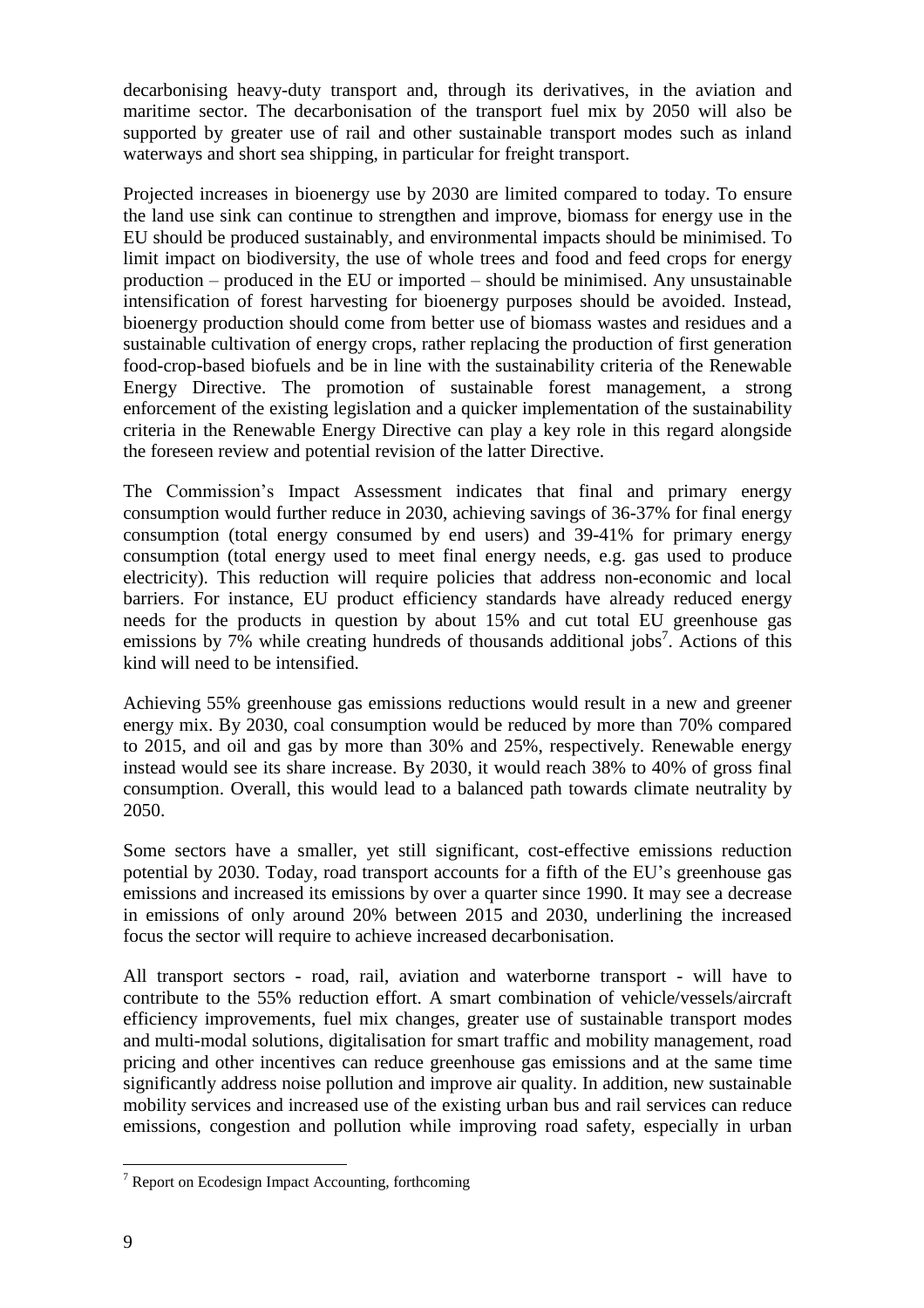areas. The upcoming Strategy for a Sustainable and Smart Mobility will set a pathway for the sector to master the twin green and digital transitions building a resilient and sustainable transport system for generations to come.

To achieve climate neutrality and ensure that sectors with emissions that are more difficult to abate have access to sufficient quantities of renewable and low carbon fuels, conventional cars will need to gradually be displaced by zero emissions vehicles and greater use should be made of sustainable collective transport services. The Impact Assessment projects reduction levels in 2030 corresponding to a decrease of around 50% of the CO2 emissions per kilometre for passengers cars, as compared to the 2021 targets. The production and sales of electric vehicles are already taking off, and hydrogen promises new ways of propulsion, particularly for heavy duty trucks, indicating that this is a realistic scenario.

Both the aviation and maritime sectors will need to scale up efforts to improve the efficiency of aircraft, ships and their operations and to increase the use of sustainably produced renewable and low-carbon fuels. This will be assessed in greater detail in the context of the ReFuelEU Aviation and FuelEU Maritime initiatives that aim to increase the production and the uptake of sustainable alternative fuels for these sectors. The necessary technology development and deployment has to happen already by 2030 to prepare for much more rapid change thereafter.

Similarly, industry may see emissions reductions of up to around 25% by 2030 compared to 2015. Best practices can further reduce greenhouse gas emissions, thus improving overall efficiency, by using waste heat and increasing electrification through continued incremental improvements. However, to allow industry to truly decarbonise after 2030, zero or very low carbon technologies and business concepts, including system integration, access to sustainable resources and increased circularity, medium and high heat electrification, hydrogen and carbon capture, utilisation and storage, will need to be developed and tested at scale in this decade. To kick-start this and facilitate the development of appropriate supply and demand based support for zero or very lowcarbon technologies and create markets for low-carbon products, EU certification systems based on the greenhouse gas performance for low-carbon basic materials and for carbon removals should be developed<sup>8</sup>. In addition, changes in corporate governance rules and practices, including on sustainable finance, will make company owners and managers prioritise sustainability objectives in their actions and strategies.

Appropriate infrastructure to maximise the benefits of the clean energy transition and to deploy alternative emissions-free fuel and feedstock is critical for both sectors. Heat networks, hydrogen pipelines, electric recharging and hydrogen refuelling infrastructure are all examples of infrastructure that will need to be developed and will require careful planning.

# *Non-CO<sup>2</sup> emissions*

Non- $CO<sub>2</sub>$  emissions of methane, nitrous oxide and so-called F-gases represent almost 20% of the EU's greenhouse gas emissions. By 2030, these can be reduced effectively by up to 35% compared to 2015.

<sup>&</sup>lt;sup>8</sup> See also the Circular Economy Action Plan (COM (2020) 98 final).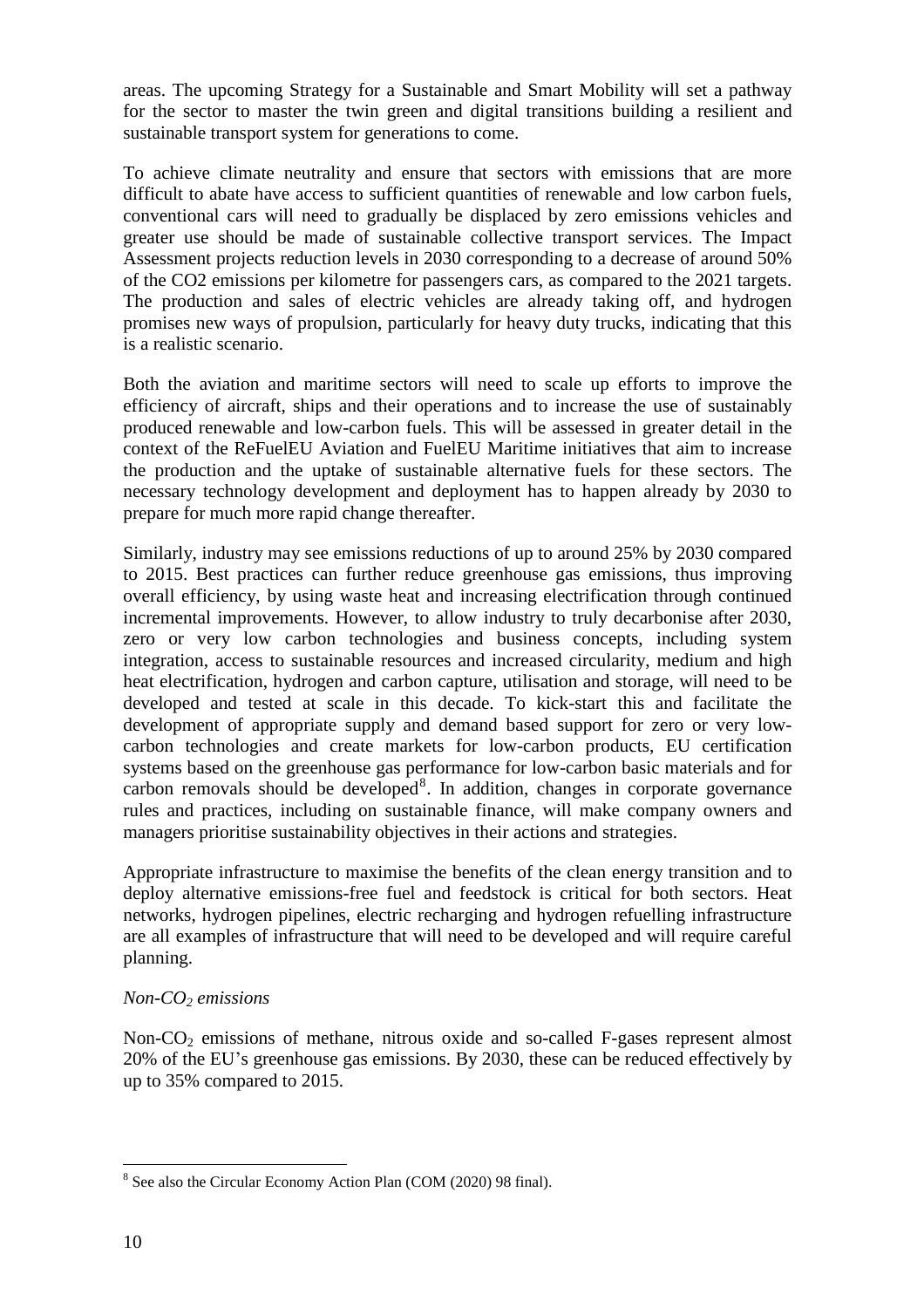The energy sector shows the largest potential in low-cost additional reductions beyond existing policies, notably by avoiding fugitive methane emissions from oil, gas and coal production and transport. These will be addressed among others in the upcoming Methane Strategy.

The waste sector is expected to strongly reduce its emissions already under existing policies, notably due to the obligation to separately collect bio-waste as of 2024 and ban of bio-waste landfilling. Reductions will depend strongly on fully enforcing existing legislation. In addition, there is a further cost-effective reduction potential in wastewater treatment, notably through a better management of sewage sludge. Finally turning waste into a resource is an essential part of closing the loop towards a circular economy, reducing emissions across the entire industrial value chain.

The majority of these emissions comes from the agriculture sector. Over the past years, the decline of these emissions has stagnated and in some cases emissions have even increased. In a business as usual situation, they are projected at best to slowly decrease by 2030. While these emissions can never be fully eliminated under existing technology and management options, they can be significantly reduced while ensuring food security is maintained in the EU. Efficient use of fertilisers, adopting precision farming, a healthier herd and the deployment of anaerobic digestion producing biogas and valorising organic waste are examples of existing technologies. Alternative options accelerating growth of sustainable shellfish and algae production could produce protein with a low greenhouse gas emissions footprint. Furthermore, by adapting its land use management and cultivating perennials on cropland in a sustainable manner for use of the harvested biomass in buildings, industry and energy, agriculture can greatly contribute to decarbonise other sectors.

### *The land use sector*

Nature is a vital ally in the fight against climate change and halting the loss of biodiversity. It regulates the climate, and nature-based solutions will be essential for emissions reductions and adaptation to climate change. Restoring and growing our land carbon sink – the ability to absorb CO2 by our natural environment such as trees - is crucial to our climate goals.

The EU land use, land use change and forestry (LULUCF) sector both emits greenhouse gases and absorbs  $CO<sub>2</sub>$  in its soil and biomass. In total, it has been a significant net sink in the past. However, over recent years the EU's sink has come under pressure from increased economic use and the adverse effects of climate change. While it expanded in the two decades from 1990 to 2010 from a net sink of around 250 million  $CO<sub>2eq</sub>$  to above 300 million tons  $CO<sub>2eq</sub>$ , it has seen significant losses over the last five years. This resulted in a sink reduced to 263 million tons  $CO_{2eq}$  in 2018. This underlines the risks for the magnitude of the sink, which is of crucial importance to achieve net zero greenhouse gas emissions by 2050.

Unchanged land use practices and further increases in harvesting, in part driven by age class impacts of maturing managed forests, could see the sink potentially further decline to 225 million tons  $CO_{2eq}$  by 2030. There are significant risks for the sink of rising negative impacts from natural hazards such as fires and pests due to a changing climate as well as increasing economic demand for forest biomass, which also negatively affect biodiversity.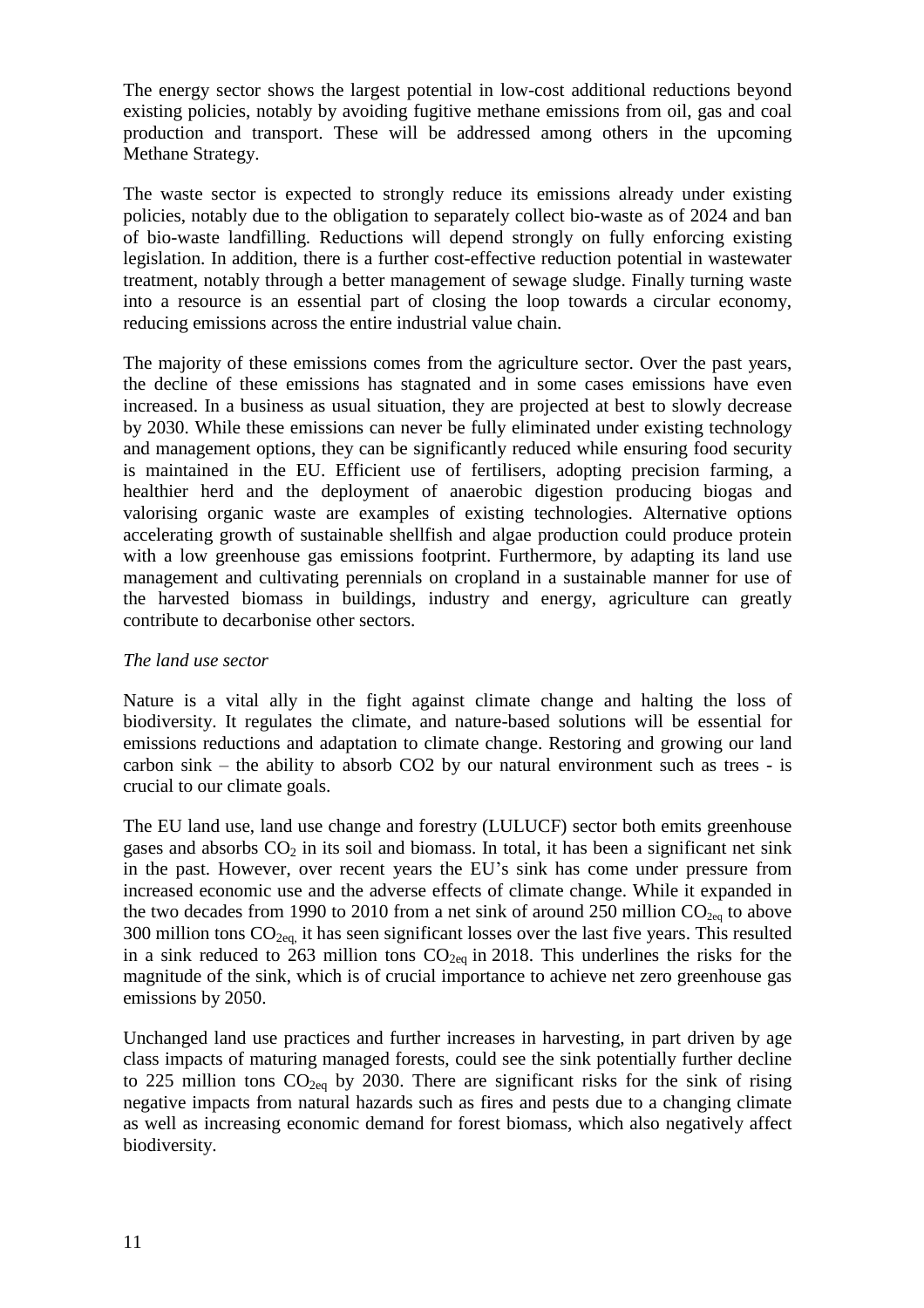We need a growing sink in order for the EU to achieve climate neutrality by 2050. Reversing the current trend requires significant short-term action due to long lead times, especially in forestry. This includes improved and enforced forest protection and more sustainable forest management as well as sustainable re- and afforestation and improved soil management including through the restoration of wetlands, peatlands and degraded land in line with the Biodiversity Strategy<sup>9</sup> and contributing to its aims. Furthermore, a shift towards growing woody biomass on cropland in a sustainable manner, including as a feedstock for advanced biogas and biofuels, could alleviate the situation. The Impact Assessment estimates that, if implemented swiftly in the coming years, this could already reverse the current trend of a diminishing EU land carbon sink by 2030, increasing it again to levels above 300 million tons  $CO<sub>2ea</sub>$ .

#### **4. UPDATING THE 2030 CLIMATE AND ENERGY POLICY FRAMEWORK**

The analysis in the Impact Assessment has looked at the broad changes, which, if any, would be required in the current policy framework to trigger the sectoral contributions identified above, and that can only be delivered through a whole of government approach. Key elements are summarised in the following pages. Specific impact assessments and public consultations will be carried out in the coming months to precisely determine the legislative changes the Commission intends to propose in June 2021 to support the enhanced 2030 climate and energy framework and their cumulative impacts on the European economy. These will have to further assess sector specific distributional and competitiveness impacts by exploring feasible targeted solutions.

The EU is implementing its current 2030 climate target of at least 40% greenhouse gas emissions reductions through three key pieces of climate legislation:

- the Emissions Trading System Directive<sup>10</sup>, which sets up a cap and trade system for large industrial and power sector installations and the aviation sector to reduce emissions by 43% by 2030 compared to 2005;
- the Effort Sharing Regulation  $(ESR)^{11}$ , with binding greenhouse gas emissions pathways at Member State level for the remaining emissions, adding up to a reduction of 30% by 2030 compared to 2005;
- $\bullet$  the Land Use, Land Use Change and Forestry (LULUCF) Regulation<sup>12</sup> that obliges Member States to ensure that the net carbon sink from land use does not deteriorate compared to how it would have evolved continuing existing land use management practices.

Energy legislation and policies are also essential instruments contributing to the achievement of this target with the 2030 EU binding targets of at least 32% of renewable energy sources in the EU's energy mix and at least 32.5% energy efficiency. The Renewable Energy Directive (RED II)<sup>13</sup> and the Energy Efficiency Directive<sup>14</sup> and the Regulation on the Governance of the Energy Union and Climate Action<sup>15</sup> capture these

<sup>&</sup>lt;sup>9</sup> COM(2020) 380 final

<sup>&</sup>lt;sup>10</sup> Directive (EU) 2018/410 amending Directive 2003/87/EC

 $11$  Regulation (EU) 2018/842

<sup>12</sup> Regulation (EU) 2018/841

<sup>13</sup> Directive (EU) 2018/2001

<sup>&</sup>lt;sup>14</sup> Directive (EU) 2018/844

<sup>&</sup>lt;sup>15</sup> Regulation (EU) 2018/1999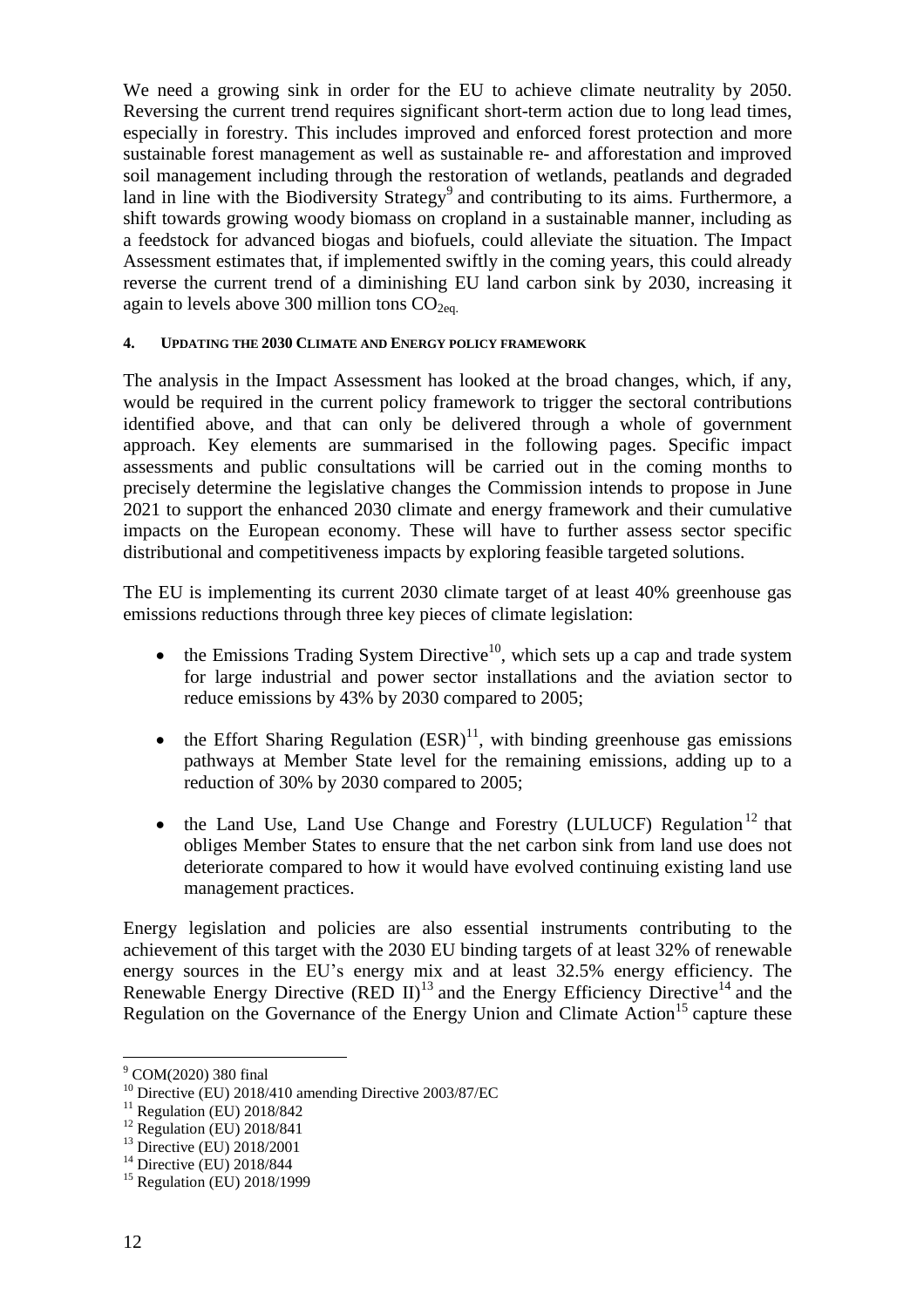targets in legislation, supported through sectoral legislation such as the Ecodesign directive<sup>16</sup> and the Energy Performance of Buildings Directive<sup>17</sup>. A comprehensive set of notably transport and other sectoral policies also contribute to the achievement of the target.

Current projections indicate that, if current policies are fully implemented, greenhouse gas emissions reductions<sup>18</sup> by 2030 would be around 45% compared to 1990 levels when excluding land use emissions and absorptions, and around 47% when including land use. However, it is clear that, while current energy targets should allow us to surpass our current greenhouse gas emissions reduction target, this would not be sufficient to achieve a 55% greenhouse gas emissions reduction target. To achieve this, both the climate legislation as well as the energy policies need to be reviewed to deliver this ambition increase.

This is also confirmed by the assessment of Member States' final National Energy and Climate Plans (NECPs) under the Governance Regulation<sup>19</sup>. The Governance of the Energy Union and Climate Action establishes an iterative process for close cooperation between the Union and Member States, relying on draft and final NECPs. As set out in the Communication on an EU-wide assessment of National Energy and Climate Plans<sup>20</sup>, Member States have been ambitious when developing their national plans for the first time. The Commission's analysis indicates that aggregated final national plans would surpass the renewable energy target at EU level by 1.7 percentage points while underachieving on the energy efficiency target by around 3 percentage points. Combined, this would result in around 41% greenhouse gas emissions reductions (excluding land use emissions and absorptions) by 2030 for the  $EU^{21}$ .

Higher ambition, therefore, requires adjustments to the current policy framework, and this in turn would offer a more balanced pathway towards climate-neutrality over the next 30 years, avoiding the need for sharp reductions after 2030 and reaping earlier the opportunities for sustainable growth and investment.

### *An increasing role for emissions trading and energy taxation*

The EU Emissions Trading System (ETS) has proven to be an effective tool in reducing greenhouse gas emissions. Emissions from stationary sources declined by 33% between 2005 and 2018. With carbon prices increasing, following the introduction of the Market Stability Reserve and the market anticipating the impact of the reinforcement of the system, these emissions saw a further drop by almost 9% year on year in 2019.

Other policies, most notably renewable energy and energy efficiency policies, have contributed to the reductions in power sector emissions. However, it is clear that when the carbon price is sufficiently robust, it becomes a strong driver for immediate change (e.g. change of fuel used for electricity generation), and a strong signal for low carbon investments, and thus contributes decisively to the deployment of renewable energy and energy efficiency technologies.

<sup>16</sup> Directive (2009/125/EC)

 $17$  Directive 2010/31/EU and amendement 2018/844/EU

<sup>&</sup>lt;sup>18</sup> Including intra EU aviation and navigation

<sup>19</sup> Regulation (EU) 2018/1999

<sup>&</sup>lt;sup>20</sup> [add reference]

 $21$  Including intra EU and extra EU aviation, not including maritime navigation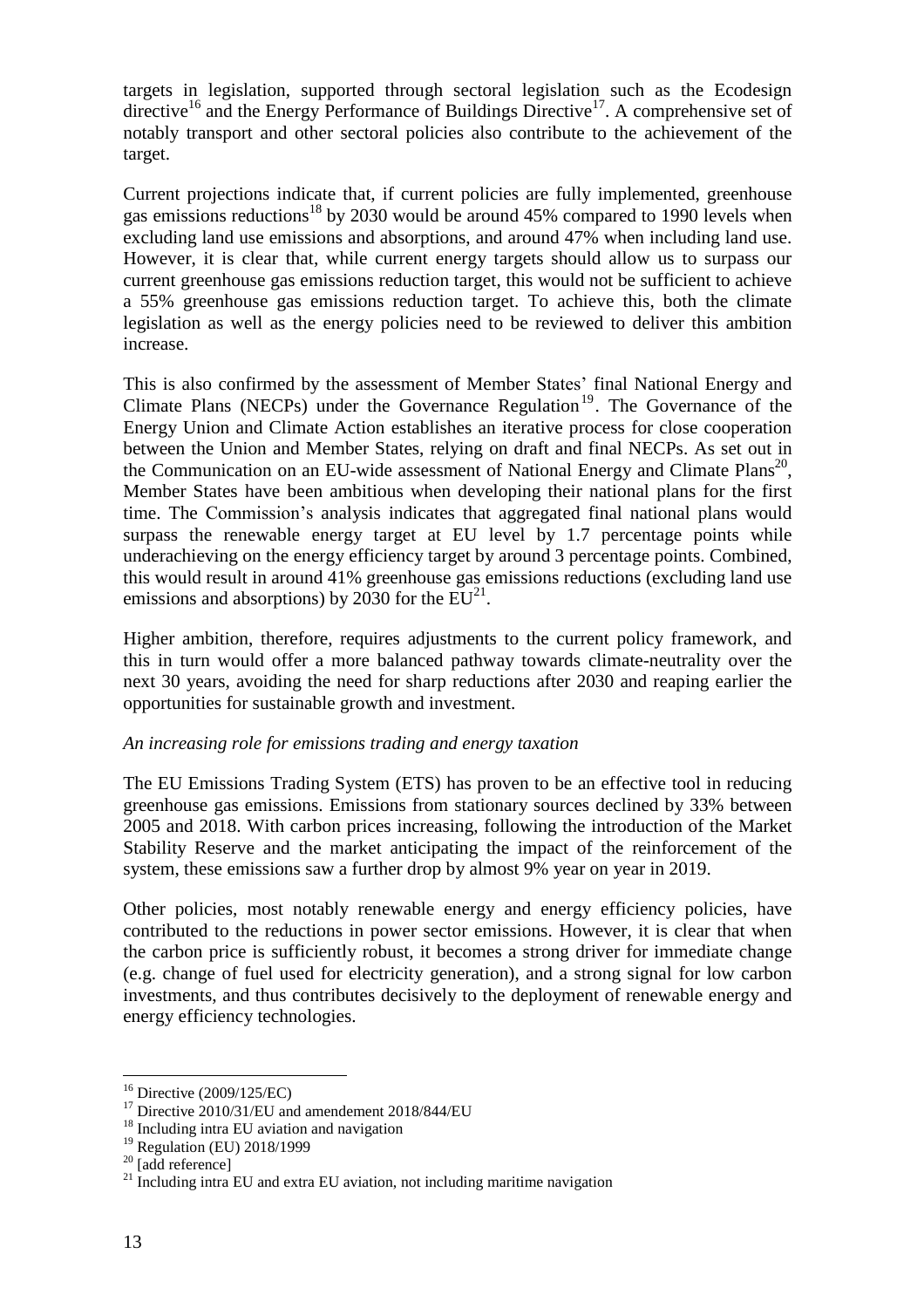The Commission has assessed carefully the possibility of reinforcing and expanding emissions trading as a tool to achieve greenhouse gas emissions reductions at the EU level.

The Commission sees important benefits in expanding the use of emissions trading in the EU, to deliver in an economically efficient manner an increased climate ambition of 55% greenhouse gas emissions reductions. Emissions trading can achieve greenhouse gas emissions reductions cost-effectively. Its resulting carbon price internalises the climate externalities and gives consumers incentives to reduce greenhouse gas emissions. It guarantees environmental integrity in the form of the emissions cap and provides a strong price signal that influences daily operational and strategic investment decisions. At the same time, emissions trading raises revenues that can be re-invested in the economy leading to better overall economic outcomes.

As already announced in the European Green Deal, a further expansion of the system could include emissions from road transport and buildings. Already now, the EU ETS directly or indirectly covers around 30% of buildings emissions from heating<sup>22</sup>. Covering all emissions of fossil fuel combustion and integrating them in the EU ETS would present important benefits in terms of effectiveness and administrative feasibility. The Commission therefore intends to pursue such an integrated approach and will look into incorporating it in its legal proposal by next year June.

Next to extending the use of emissions trading also the revision of Energy Taxation Directive could contribute to putting a price on carbon and reducing emissions. Welldesigned tax reforms can promote economic growth, job creation and resilience and foster a just transition. At present, a wide range of sectoral tax exemptions and reductions are de facto forms of fossil fuel subsidies, which are not in line with the objectives of the European Green Deal.

The Commission is aware that carbon pricing does not address all barriers to the deployment of low and zero emissions solutions. Other complementary policy actions are needed to ensure that the incentives align and to trigger further investments in clean energy technologies and infrastructure or to overcome financing difficulties for lowincome households. In road transport, emissions trading has the advantage of capturing fleet emissions under the cap and simultaneously incentivising behavioural change with lasting effects on mobility solutions through the price signal. At the same time, the  $CO<sub>2</sub>$ emissions performance standards for cars are the main driver to ensure the supply of modern and innovative clean vehicles, including electric cars. Ambitious  $CO<sub>2</sub>$  emissions standards for cars and vans will be needed to ensure a clear pathway towards zero emissions mobility.

Therefore, the existing regulatory and enabling framework will be further developed in parallel. Renewable energy, energy efficiency and transport policies and standards will be revised and, where needed, new policies will be introduced. Sectoral ambitions will be set in light of the 55% economy wide greenhouse gas emissions reduction target. The Commission will underpin these ambitions with policies fostering a just transition, research and development and sustainable finance and ensure an effective use of the Union's budget and recovery funds to support the transition.

*Next steps on emissions trading*

 $22$  This is related to the system's coverage of district heating and due to electric heating.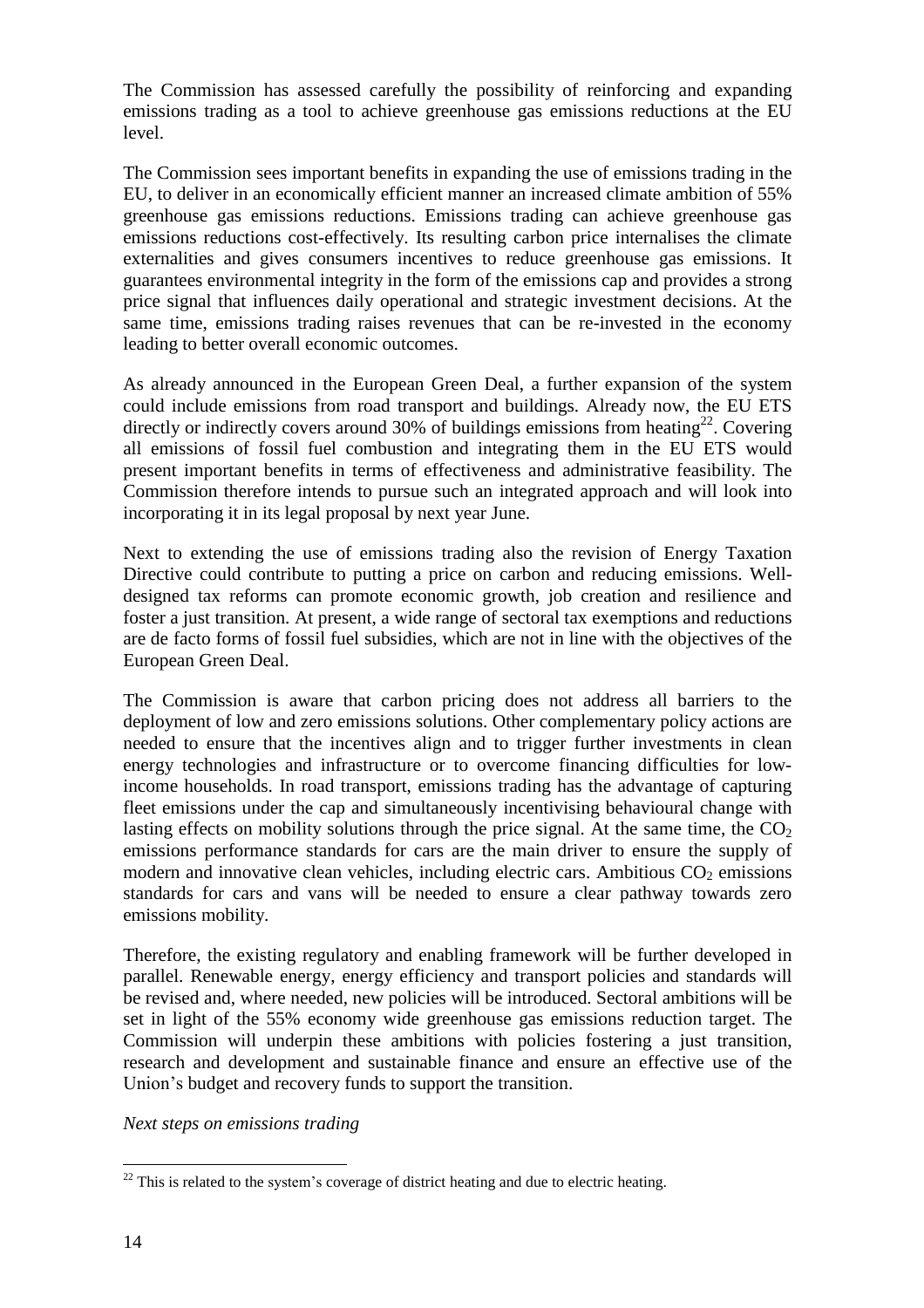An expanded emissions trading system could be developed as an upstream trading system regulating at the point of fuel distributors or tax warehouses and would need to appropriately address any risk of double counting, evasion or loopholes in relation to entities covered by the existing downstream system for the aviation, power and industrial sectors.

As the existing EU ETS has shown, the development of a new market requires setting up functioning monitoring, reporting and verification and can benefit from transitional arrangements or a pilot period before being gradually integrated into the existing system.

Low-income households bear a higher burden of heating and fuels expenses compared to wealthier households. This underlines that any expansion of emissions trading will need to address distributional impacts, e.g. by using part of the corresponding auction revenues. This will depend on the revenue allocation between the EU and national level and on its well-targeted use (e.g. Modernisation Fund and Innovation Fund).<sup>23</sup>

Increasing the EU's 2030 climate ambition will also require a strengthened cap of the EU ETS to create the necessary long-term carbon price signal and drive further decarbonisation.

This will require revisiting the linear reduction factor that defines the annual reduction of the cap beyond its current level of 2.2% to guarantee that the sectors covered by the EU ETS deliver the necessary emissions reductions. Considering that the nominal cap is currently higher than actual emissions, a change in the linear reduction factor could potentially be combined with a one-off reduction of the cap that would put it closer to the actual emissions level. The Commission will further assess how to strengthen the cap in the context of an extension of the system and next year's review of the functioning of the Market Stability Reserve. Similarly, the Commission will further assess the combined impact of an expanded system and a strengthened cap on the free allocation available for industry to effectively address the risk of carbon leakage. The Impact Assessment already estimates that, at first sight, a significant amount of free allocation would still be available, even with the necessary strengthening of the cap.

Furthermore as the EU is increasing its climate ambition, the Commission is working on introducing a carbon border adjustment mechanism in certain sectors to address the risk of carbon leakage. It is considering several options as an alternative to the current measures addressing that risk as part of an on-going impact assessment with a view to table a legislative proposal in the first half of 2021.

### *Emissions trading: maritime and aviation*

EU international emissions from navigation and aviation have grown by more than 50% since 1990. Action in these sectors is urgently needed, including as they recover from the current crisis. The EU has a legislative framework in place that covers all greenhouse gas emissions except from maritime transport, for which the current regulation focuses solely on monitoring, reporting and verification of emissions. For aviation, the application of the EU ETS is currently suspended in relation to flights to countries outside the European Economic Area to allow for the development of corresponding international instruments.

 $^{23}$  The European Council Conclusions, 17-21 July 2020, recognised the need to work towards reforming the own resources system and introduce new own resources for the Union. In this context, the European Council invited the Commission to put forward a proposal on a revised emissions trading system, possibly extending it to maritime and reducing the allowances allocated for free to airlines.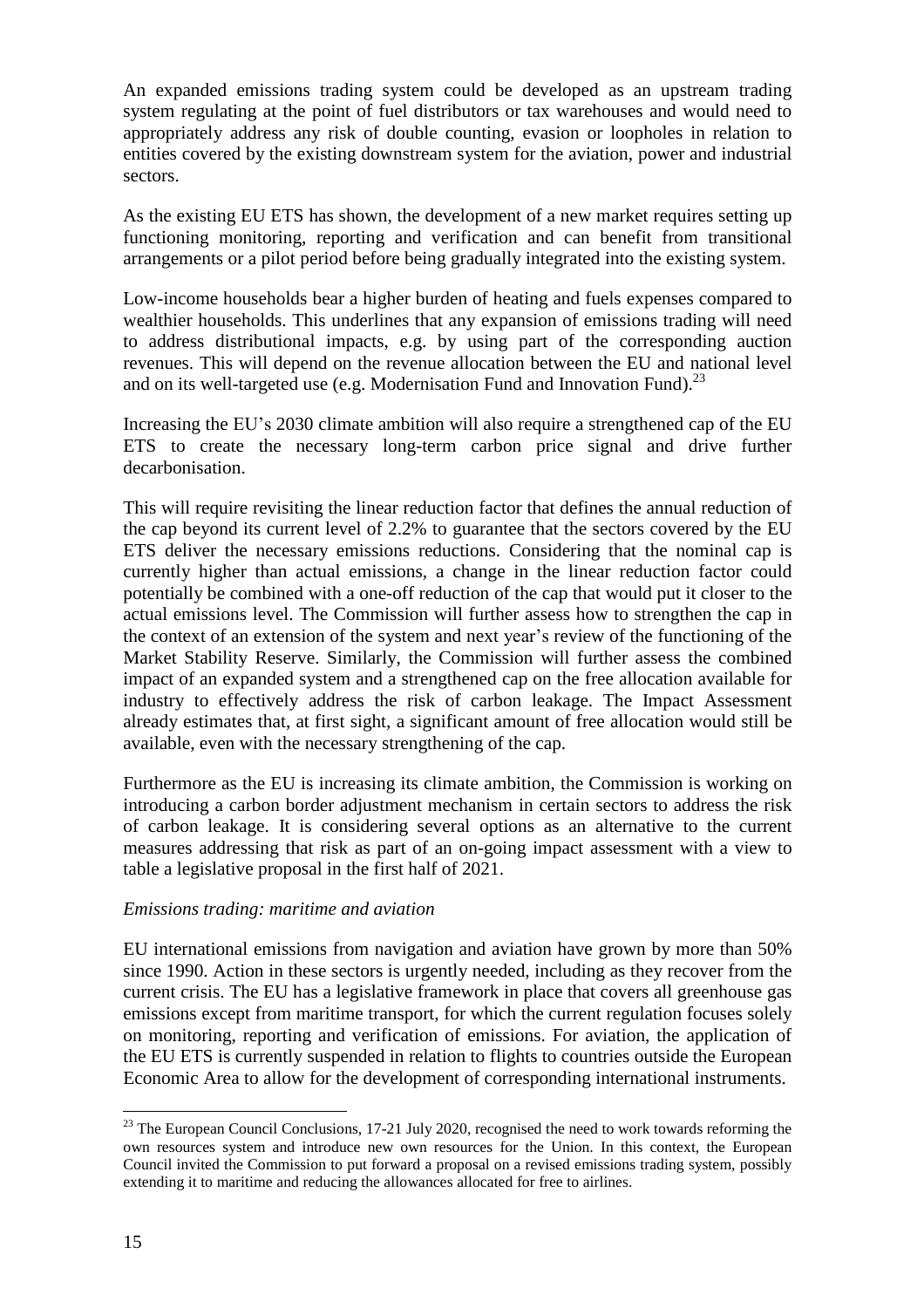For both sectors, in accordance with its international commitment to economy-wide action under the Paris Agreement, the EU should continue to regulate at least intra-EU aviation emissions in the EU ETS and include at least intra-EU maritime transport in the EU ETS<sup>24</sup>. For aviation, the Commission will propose to reduce the free allocation of allowances, increasing the effectiveness of the carbon price signal in this sector, while taking into account other policy measures such as energy taxation and the ReFuelEU initiatives.

International cooperation on maritime transport and aviation is desirable. International instruments negotiated or under negotiation in the International Maritime Organization (IMO) and the International Civil Aviation Organization (ICAO), such as the Carbon Offsetting and Reduction Scheme for International Aviation (CORSIA),should promote effective action in this context. In the light of progress at global level, the Commission will give fresh political consideration to the international aspects of the EU ETS, taxation and fuel policies for aviation and maritime to ensure the gradual decarbonisation of all fuel use from transport relating to the EU with the ambition to include international emissions from aviation and navigation into the EU ETS.

### *Agriculture, Land Use, Land Use Change and Forestry sector*

The Land Use, Land Use Change and Forestry sector's emissions and removals will be fully integrated into the proposed 2030 EU greenhouse gas target as reported under the UNFCCC inventory.

This will be the starting point of the pathway between 2030 and 2050 for achieving climate neutrality and allow monitoring progress towards net zero greenhouse gas emissions by 2050 in a fully coherent manner. Corresponding targets need to be set in the Effort Sharing Regulation and under the EU ETS, to ensure that in total, at least the economy wide 2030 greenhouse gas emissions reduction target of 55% will be met.

The Land Use, Land Use Change and Forestry Regulation currently requires EU Member States to maintain their natural carbon sink according to existing land use practices. It covers the activities of both the forestry and agriculture sectors.

Over time, the sector should do more. The current trend of a decreasing land carbon sink needs to be stopped and reversed. The Biodiversity Strategy, the Farm to Fork Strategy, the forthcoming Forest Strategy, EU Nature Restoration Plan and the new Adaptation Strategy will all put strong policies in place to protect and enhance the natural sink and resilience of the EU's forests to climate change, restore degraded land and ecosystems, rewet wetlands and promote the bio-economy, including the use of durable harvested wood products, in full respect of ecological principles fostering biodiversity.

The sector will have to provide for food, feed and materials for a growing world population in a climate-neutral economy. Strong synergies and trade-offs with biodiversity aspects exist. The direction should be to increase the use of sustainably produced biomass and minimise the use of whole trees and food and feed-based crops to produce energy. Addressing this includes reviewing and revisiting, as appropriate the

 $24$  On average, including all extra EU navigation and aviation emissions, i.e. the assumed scope as reported in the greenhouse gas inventory of the United Nations Framework Convention on Climate Change as memo item, in the EU greenhouse gas emissions reduction target would require additional reductions of up to 3 percentage points by 2030 compared to 1990 in other sectors to achieve the overall EU reduction target.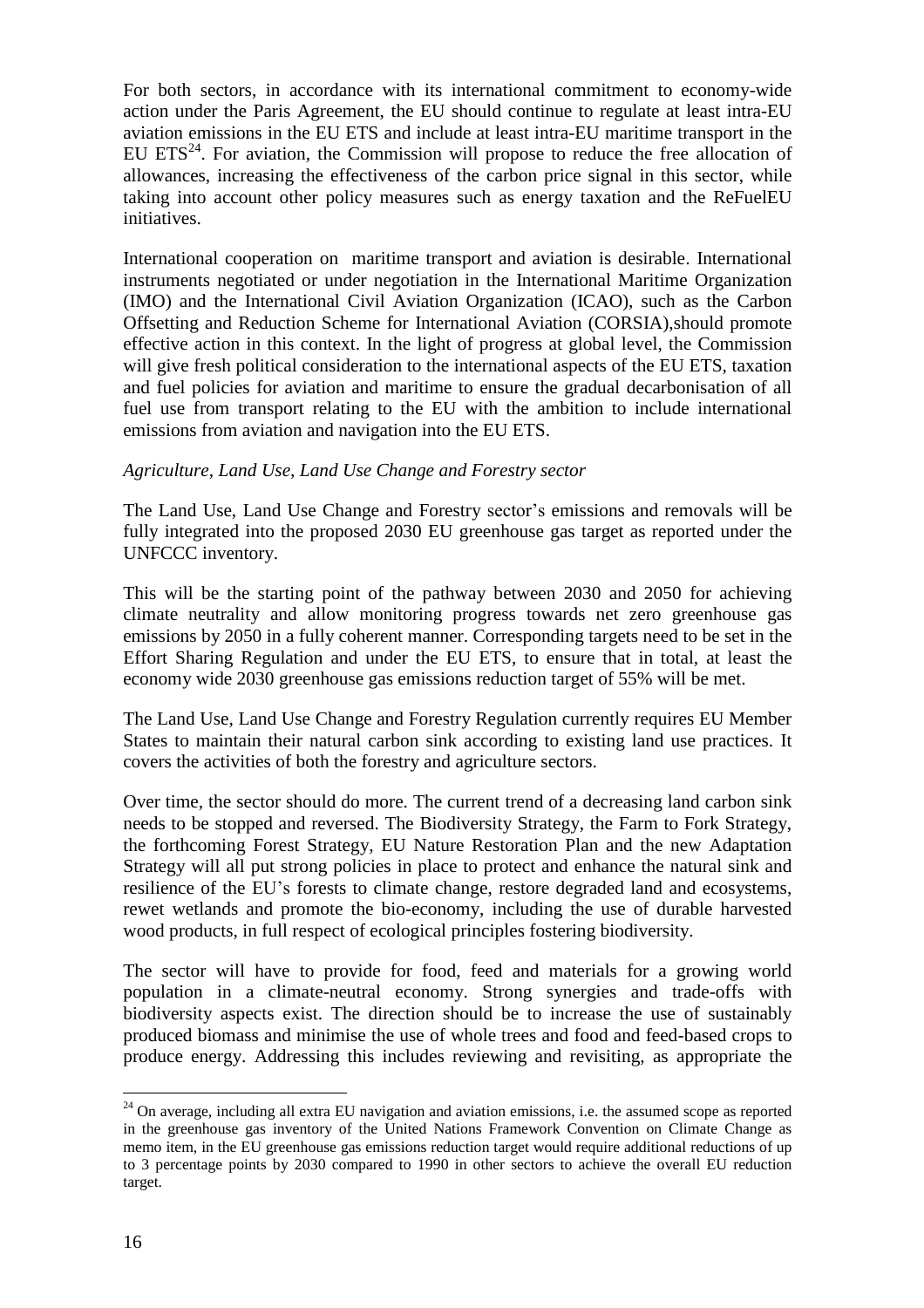biomass sustainability criteria in the Renewable Energy Directive, which are also used in the EU ETS, following the ongoing Commission's assessment of the EU and global biomass supply and demand and related sustainability.

Biomass-related aspects will need to be assessed in a coherent manner with other fuel initiatives, e.g. the Renewable Energy Directive, the Fuel Quality Directive and the upcoming initiatives promoting sustainable aviation and maritime fuels. A fuel policy coherent with the overall climate and energy policy will be essential for those sectors with hard to abate emissions, be it to produce biogas and biofuels or hydrogen or e-fuels.

Land Use, Land Use Change and Forestry presently removes more  $CO<sub>2</sub>$  by storing it in biomass or in soil carbon than it releases to the atmosphere. This sink needs to be maintained and even enhanced to balance any remaining emissions in the economy with carbon dioxide removals and to achieve net zero GHG emissions by 2050. Increased flexibility between the Land Use, Land Use Change and Forestry Regulation and the Effort Sharing Regulation could be a way to strengthen incentives for removals in the land use sector itself. An ambition increase in the Land use, Land use change and Forestry sector beyond the current requirements needs to be assessed carefully given the diverse situation across Member States. This would benefit from the detailed analysis and elaboration of policies implementing the biodiversity and forestry strategies, which in principle will drive some of the additional actions reducing emissions in the sector. The Commission will reflect upon these options when coming forward with a legislative proposal to update the Land Use, Land Use Change and Forestry Regulation and the Effort Sharing Regulation next year.

To make removals happen in practice, individual farmers or forest managers need to be directly incentivised to store more carbon on their land and their forests. Currently this depends strongly on Member States action but carbon farming and certification of carbon removals should increasingly be deployed in the run up to 2030.

A further step to enhance removals could be to integrate agriculture non- $CO<sub>2</sub>$  greenhouse gas emissions into the land use, land use change and forestry sector and to create a new regulated sector covering agriculture, forestry and land use. Such a sector would have the potential to become rapidly climate-neutral by around 2035 in a cost-effective manner, and subsequently generate more removals than greenhouse gas emissions. This would require a novel policy approach that would (i) set national and sub-sectoral targets and benchmarks, (ii) create flexibility across the EU ensuring cost-effective incentives and mobilise the necessary financial resources, as well as (iii) develop the certification of carbon removals. An EU carbon farming initiative under the Climate Pact will demonstrate and promote such new business models.

Over time, the Commission clearly sees merit in the creation of an Agriculture, Forestry and Land Use sector with its own specific policy framework covering all emissions and removals of these sectors and to become the first sector to deliver net zero greenhouse gas emissions. Subsequently, this sector would generate carbon removals to balance remaining emissions in other sectors induced by a robust carbon removal certification system.

# *Effort Sharing Regulation*

Introducing emissions trading for a significant share of the existing Effort Sharing Regulation sectors and eventually folding agricultural non- $CO<sub>2</sub>$  emissions into the land use sector would have consequences for this Regulation. The Commission will give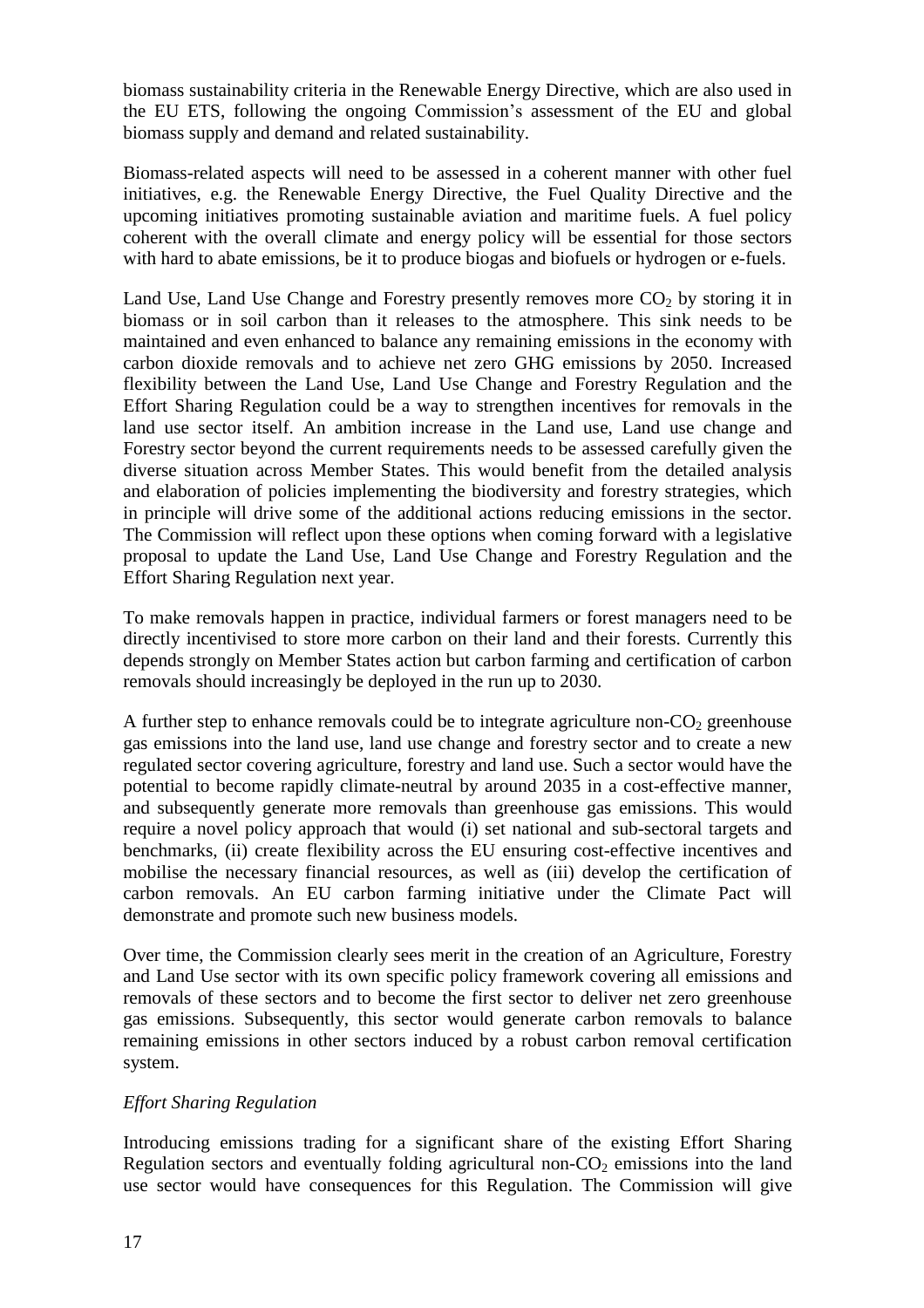consideration to different options in light of an expansion of emissions trading to all fossil fuel use.

If, on one hand, the scope of the Regulation were to be maintained creating overlap between the sectors covered by the EU ETS and the Effort Sharing Regulation, this would provide an incentive for Member States to take subsidiary action strengthening the regulatory framework for sectors such as buildings and road transport. If, on the other hand, the scope were to be reduced, and in case of a full transition to an EU ETS covering all fossil fuel combustion emissions, the Regulation would predominantly cover non- $CO<sub>2</sub>$  emissions. Its role and purpose would be further reduced in case of a move of agriculture non- $CO<sub>2</sub>$  emissions towards an agriculture and land use sector. If all other objectives of the Regulation were sufficiently targeted by other legislative instruments, the Regulation could even be repealed as a whole in the future.

Considering the need to maintain strong incentives and accountability for Member States to ensure action at national level, the Commission will use the upcoming impact assessment for both the review of the Emissions Trading System and the Effort Sharing Regulation to further consult the public on the role of the Effort Sharing Regulation and the related Governance Regulation. At the same time, Member States have different capabilities to reduce greenhouse gas emissions. The EU budget together with the Next Generation EU package can be a strong driver for transformation and leverage sustainable private and public investment, if resources are well-deployed. It will remain essential to address distributional concerns between Member States in order to ensure a fair transition.

### *Renewable energy policies*

Renewable energy plays a fundamental role for delivering the European Green Deal and for achieving climate neutrality by 2050.

Based on the assessment carried out, it is clear that the EU needs to transit from today's energy system to an integrated energy system largely based on renewables already by 2030. The greenhouse gas emissions reduction target of 55% achieved through the combination of intensified policies and the extension of the EU ETS is assessed to reach a share of renewables of around 38.5%.

Renewables will need to be deployed at larger scale to contribute to the higher climate ambition and to promote the Union's industrial leadership on renewable technologies. An increased renewables target will provide the necessary predictability and investment certainty for further renewable energy deployment across all sectors.

The transition to climate neutrality requires a competitive, secure and sustainable energy system and a robust internal market framework. The existing framework and recent EU strategies on Energy System Integration, on Hydrogen and on Batteries set important enabling conditions for the uptake of renewable energy carriers. To go further, relevant legislation will be reinforced and supported by the forthcoming Commission initiatives on a Renovation Wave, an Offshore Energy strategy, alternative fuels for aviation and maritime as well as a Sustainable and Smart Mobility Strategy.

EU action will focus on cost-effective planning and development of renewable energy technologies, eliminating market barriers and providing sufficient incentives for demand for renewable energy, particularly for end-use sectors such as heating and cooling or transport either through electrification or via the use of renewable and low-carbon fuels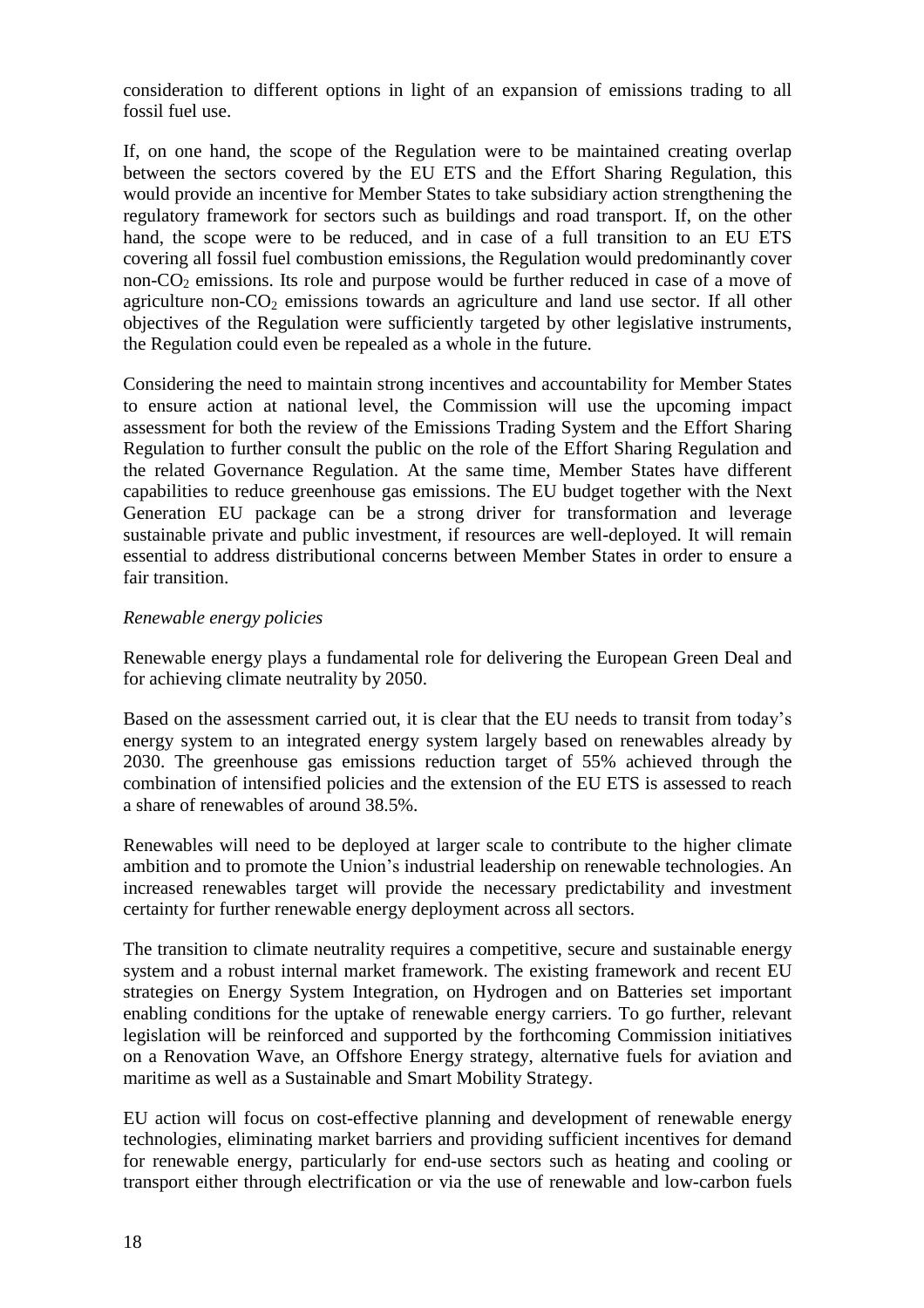such as advanced biofuels or other sustainable alternative fuels. The Commission will look into capacity building schemes to implement citizen-driven renewable energy communities financed by the EU and self-consumption models enabling higher consumer uptake and faster development of decentralised renewable energy technologies. Continuous support for corporate sourcing of renewable energy, and establishing minimum mandatory green public procurement criteria and targets in relation to renewable energy may also be needed.

Specifically in the fossil fuel dominated heating and cooling sector, the Commission intends to assess the nature and the level of the existing, indicative heating and cooling target, including the target for district heating and cooling, as well as the necessary measures and calculation framework to mainstream further renewable and low carbon based solutions, including electricity, in buildings and industry.

For transport, the Impact Assessment demonstrates that there is a clear role for electrification as a key avenue for decarbonisation. However, some transport sectors heavily depend on high energy density fuels, such as the aviation and maritime. Alongside the sustainable alternative fuels initiatives for these sectors, ReFuelEU Aviation and FuelEU Maritime, the Commission will propose an updated methodology to promote, in accordance with their greenhouse gas performance, the use of renewable and low-carbon fuels in the transport sector set out in the Renewable Energy Directive.

In addition, a comprehensive terminology for all renewable and low-carbon fuels and a European system of certification of such fuels, based notably on full life cycle greenhouse gas emissions savings and sustainability criteria, and existing provisions for instance in the Renewable Energy Directive would support the further development of renewables. Large-scale deployment of renewables also requires the necessary infrastructure. A holistic approach to large-scale and local infrastructure planning, protecting and enhancing the resilience of critical infrastructures is needed and will guide the forthcoming revisions of the TEN-E and TEN-T regulations, and of the Alternative Fuels Infrastructure Directive. Modern low-temperature district heating systems should be promoted, as they can connect local demand with renewable and waste energy sources, as well as the wider electric and gas grid in order to optimise supply and demand across energy carriers.

### *Energy Efficiency policies*

The EU has a comprehensive framework for a wide range of energy efficiency measures across different sectors<sup>25</sup>. A rigorous enforcement of existing legislation on energy efficiency is necessary but insufficient to reach the increased climate target. The Impact Assessment shows that energy efficiency improvements will need to be significantly stepped up to around 36% in terms of final energy consumption<sup>26</sup>.

Achievement of a more ambitious energy efficiency target and closure of the collective ambition gap of the national energy efficiency contributions in the NECPs will require actions on a variety of fronts, largely through the legislative policy initiatives already

 $252012$  Energy Efficiency Directive together with the Energy Performance for Buildings Directive, the Ecodesign Directive and the Energy and Tyre Labelling Regulations

<sup>&</sup>lt;sup>26</sup> The Impact Assessment identifies a range of 35.5 % - 36.7 depending on the overall design of policy measures underpinning the new 2030 target. This would correspond to a range of 39.2%- 40.6% in terms of primary energy consumption.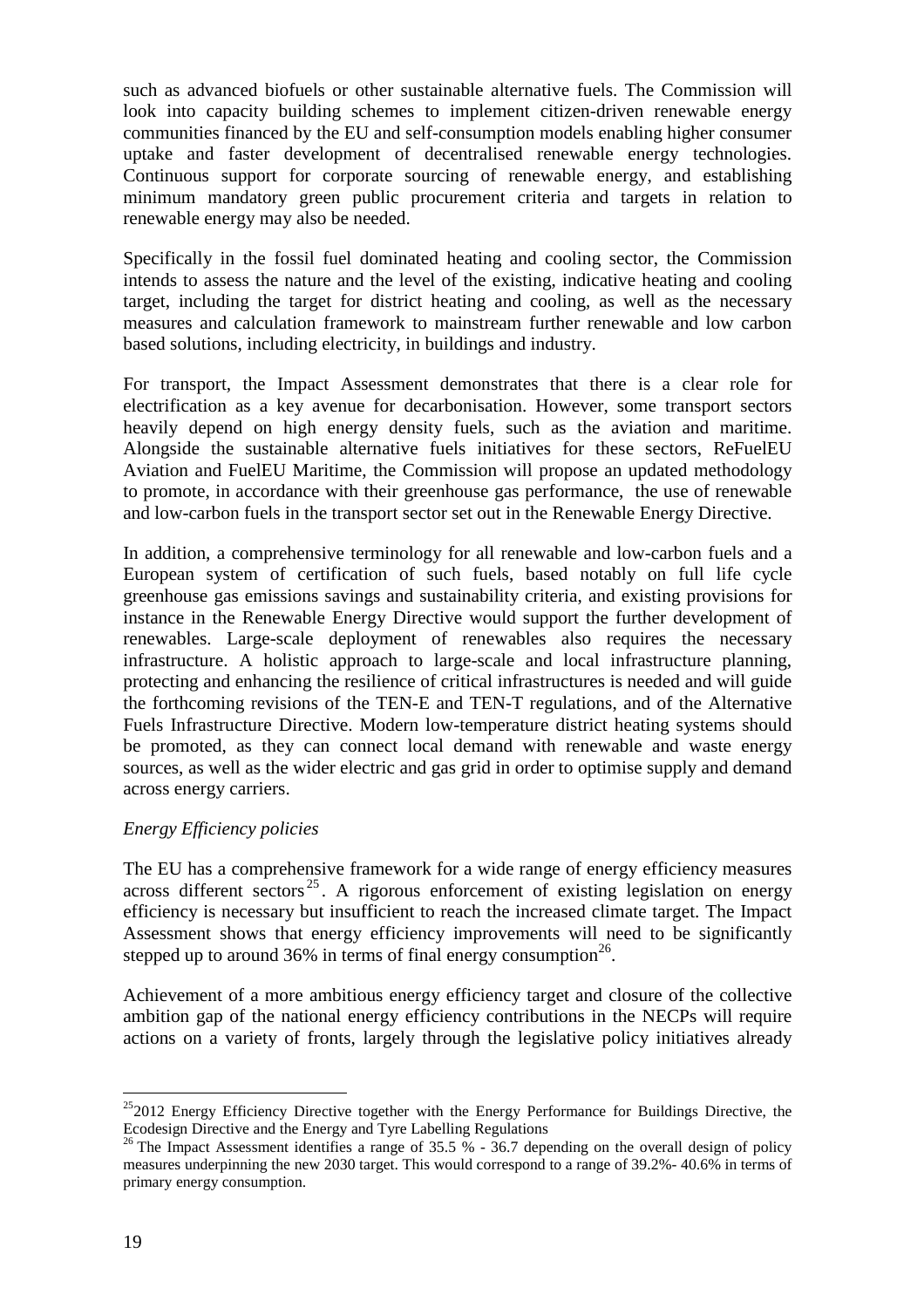announced by the European Green Deal for June 2021. Therefore these initiatives will identify the precise policy options available as well as the exact level of new targets.

However, the analysis accompanying this Communication already indicates that most savings would need to come from buildings. The forthcoming Renovation Wave will therefore launch a set of actions to increase the depth and the rate of renovations at single building and at district level, switch fuels towards renewable heating solutions, diffuse the most efficient products and appliances, uptake smart systems and building-related infrastructure for charging e-vehicles, and improve the building envelope (insulation and windows). Action will be taken not only to better enforce the Energy Performance of Buildings Directive, but also to identify any need for targeted revisions. The possibility of establishing mandatory requirements for the worst performing buildings and gradually tightening the minimum energy performance requirements will also considered as a means to ensure a suitable minimum pace for the improvement of the building stock.

Building on the existing framework and the long-term renovation strategies, other measures will be identified to remove the main barriers to building renovation and reinforce the pull factors for faster and deeper renovations. The Renovation Wave will address the necessary elements to achieve and sustain higher renovation rates, including regulatory strengthening. It will foresee adequate financial instruments, for instance to facilitate de-risking and incentivising the measurement of actual energy savings, and other facilitating measures, such as fostering training in the required skills. Indicative milestones for 2030, 2040 and 2050 and with measurable progress indicators will be set up.

Over and beyond the contribution from the building sector, other efforts will be needed to achieve a more ambitious energy efficiency target.

The existing energy efficiency requirements and product standards will be reviewed in the first half of 2021. In addition, the forthcoming Sustainable Product Legislative initiative announced in the Circular Economy Action<sup>27</sup> Plan will look into widening the Ecodesign approach to other product categories.

The higher ambition level will also require to better promote energy efficiency wherever cost-effective in all areas of the entire energy system as well as in all relevant sectors where activity affects demand for energy, such as transport and the agriculture sectors. In this context, the Commission will present dedicated guidelines in the first quarter of 2021. Considering that the Information and Communication Technologies (ICT) sector accounts for between 5 and 9% of global electricity consumption and more than 2% of global greenhouse gas emissions, the EU Digital Strategy<sup>28</sup> announced a commitment to make data centres climate-neutral by 2030, with actions to be put in place in 2021 to 2022.

### *Road transport CO<sup>2</sup> vehicle standards*

For road transport,  $CO<sub>2</sub>$  and vehicle standards have proven to be an effective policy tool. In parallel to applying emissions trading to road transport at the level of the fuel supplier and road pricing in line with the ongoing revision of the Eurovignette Directive , only stringent  $CO<sub>2</sub>$  emissions performance standards ensure the supply of modern and innovative clean vehicles, including vehicles that see strong reductions in fuel

 $\overline{a}$  $27$  COM (2020) 98 final

<sup>28</sup> COM/2020/67 final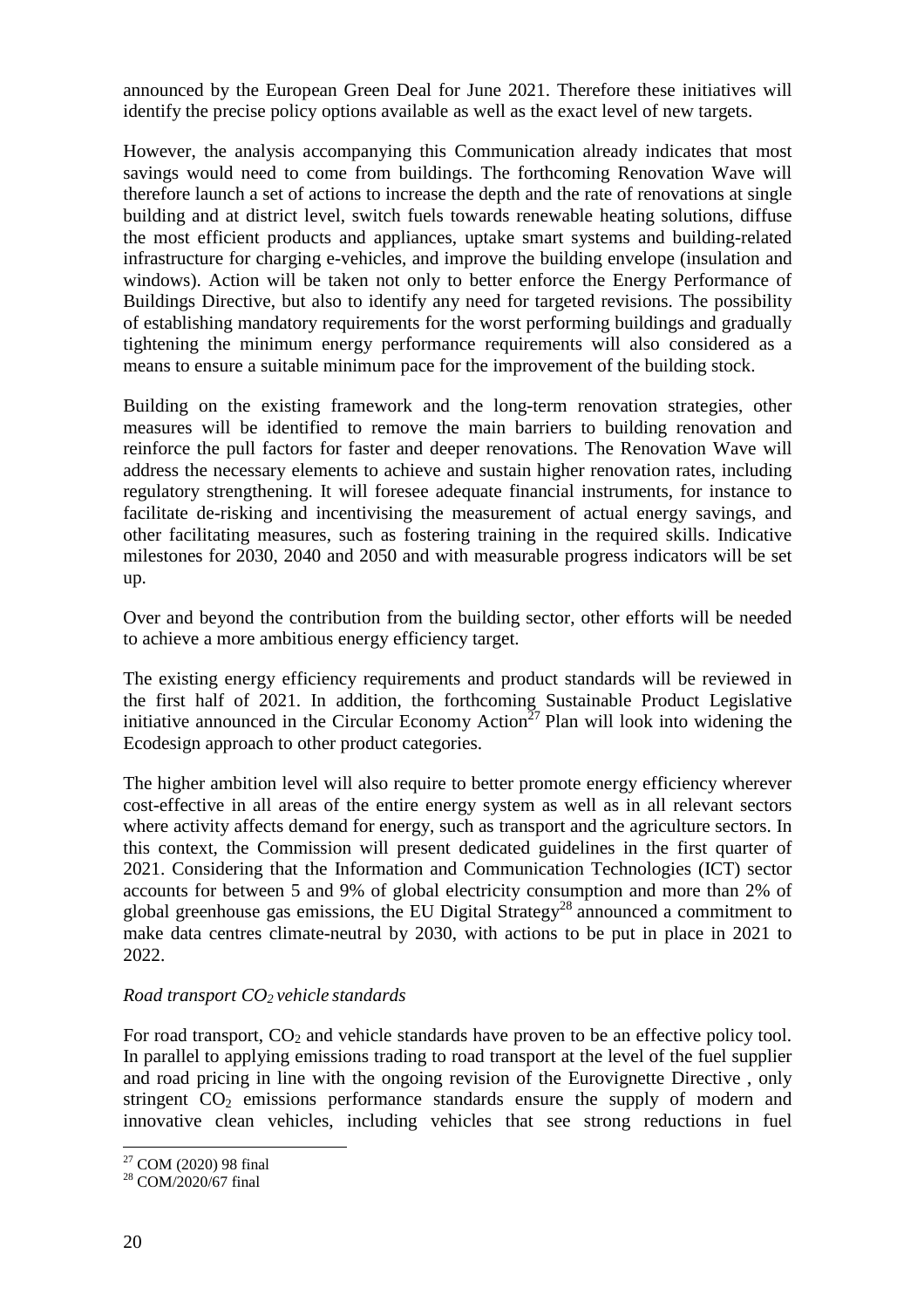consumption and drive trains such as battery or fuel cell electric vehicles with no tank to wheel emissions at all. By June 2021, the Commission will therefore revisit and strengthen the  $CO<sub>2</sub>$  standards for cars and vans for 2030.

This work has to look beyond 2030. The Impact Assessment indicates that to reach the overall climate neutrality target in 2050, nearly all cars on the roads must be zero emissions by that time. This transition needs to be flanked by the appropriate roll out of infrastructure for recharging and refuelling of those vehicles. The upcoming revision of the Alternative Fuels Infrastructure Directive is a key initiative in this regard. The development and testing of new automotive technologies have long lead times and cars are on the roads between 10 and 15 years. The Commission will also assess in the coming months what would be required in practice for this sector to contribute to achieving climate neutrality by 2050 and at what point in time internal combustion engines in cars should stop coming to the market.

## *Mainstreaming of climate action across all policies*

Many other EU policies have been put in place, or are being reoriented to contribute to the 'do no harm' principle and the transition to climate neutrality. Mainstreaming of climate policy objectives into other EU policies is a key enabler and will allow for an inclusive transformation based on a just transition.

The Sustainable Europe Investment Plan aims at boosting sustainable investments. Its Just Transition Fund (the first pillar of the Just Transition Mechanism) addresses head on the acceleration of the transition in coal, peat, oil shale and carbon-intensive regions. The InvestEU programme focuses on attracting private investments, and it has been proposed to use at least 30% of its overall financial envelope to contribute directly to achieving the climate objectives. The Modernisation Fund will support the transition of the energy system in lower income Member States. The European Regional Development Fund and the Cohesion Fund will support complementary investments in energy efficiency, renewables, innovation and research. The European Social Fund Plus will provide comprehensive support for up- and re-skilling of workers. Moreover, the Commission will propose in May 2021 an Action Plan for the implementation of the European Pillar of Social Rights promoting just transitions, access to training and essential services including energy, mobility and housing for all. The Commission's Long-term Vision on rural areas to be launched next year will pay specific attention to promoting sustainability for citizens living in remote, rural areas.

Horizon Europe, the new research and innovation framework programme, with inter alia a dedicated Climate, Energy and Mobility cluster, will see at least 35% of its funds supporting the achievement of the climate goals. The Innovation Fund will support the demonstration of breakthrough technologies at commercial scale in the energy and industry sectors.

The Renewed Sustainable Finance Strategy with its envisaged legislative and nonlegislative initiatives will guide private investments more towards green recovery and sustainable economic activities. Among other initiatives, the EU sustainable finance taxonomy, the EU Green Bond Standard and climate benchmarks will play a crucial role in fostering investment closer to the needs of the real economy for the benefit of the planet and society.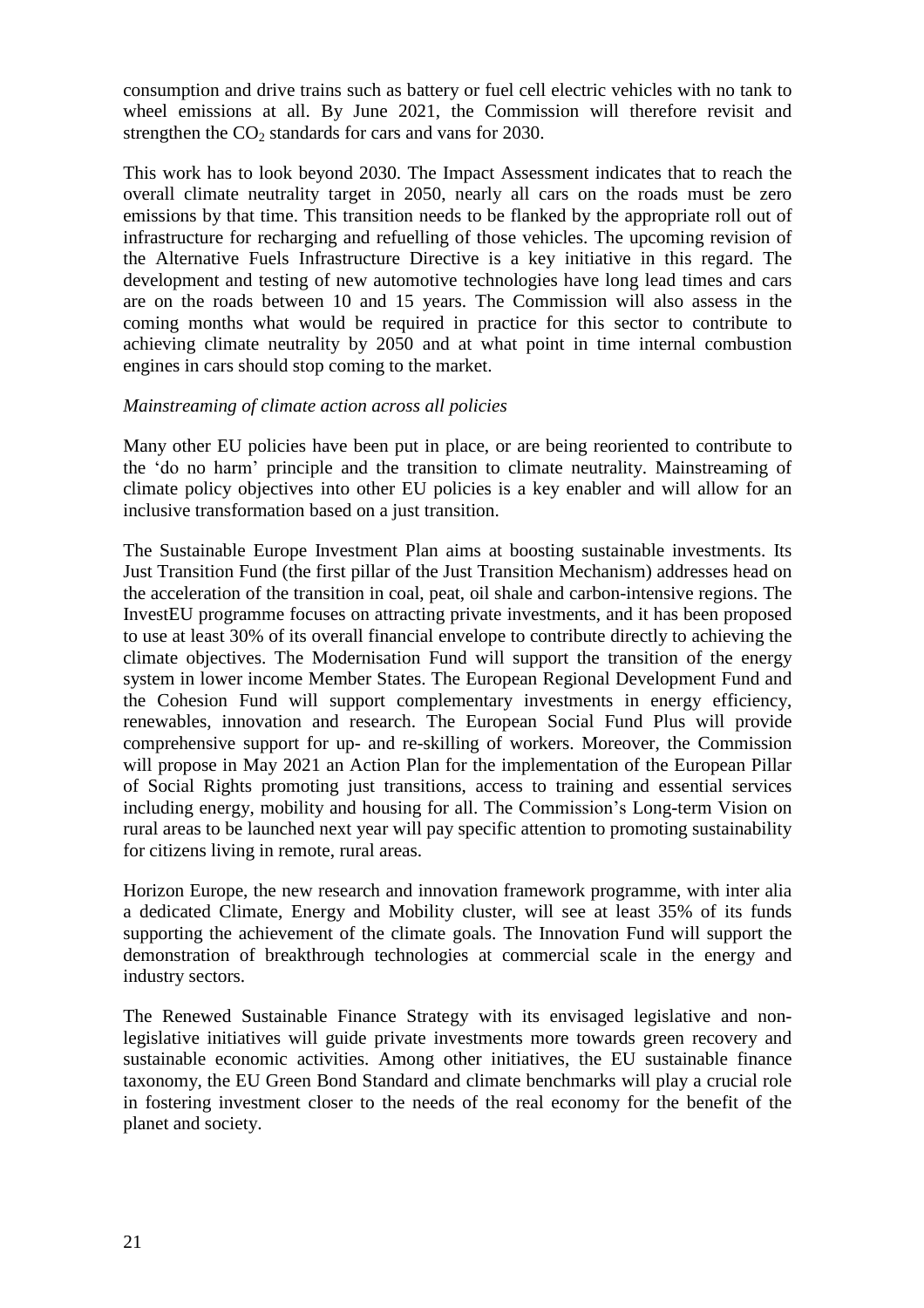To achieve climate neutrality, a 90% reduction in overall transport emissions by 2050 compared to 1990 levels will be one main objective of the forthcoming Sustainable and Smart Mobility Strategy while addressing recovery of the sector.

Industry must lead change as Europe embarks on its transition towards climate neutrality and digital leadership, while leveraging the impact of its single market to set global standards. Both the European Industrial Strategy<sup>29</sup> and the EU Circular Economy Action Plan point towards increased resource efficiency and the circular economy as indispensable pathways for a modernisation of EU industry contributing to greenhouse gas emissions reductions.

Secure supply of batteries in line with the strategic action plan for batteries under the European Battery Alliance will be indispensable for decarbonising the EU's energy system by enabling integration of increasing amounts of renewable energy, and our transport sector by catalysing the shift to electric vehciles.

The forthcoming Zero Pollution Action Plan for air, water and soil will look at how to further address pollution from large industrial installations fully consistent with climate, energy, as well as circular economy policies. The EU's Digital Strategy supports digital technologies that can help achieve climate-neutrality across all sectors of the EU economy, and aims at greening the ICT sector itself.

The CAP strategic plans to be developed by Member States are a key opportunity to direct more resources to reduce emissions in the agriculture sector in a durable manner, while enhancing the economic and environmental sustainability and resilience of the sector.

Preparing a more ambitious EU strategy on adaptation to climate change will be essential for all sectors, as climate change will continue to create increasing stress on the Europe economic and social fabric, in spite of the mitigation efforts.

Both mitigation and adaptation will in turn benefit from the EU Space programmes such as Copernicus with ever improving monitoring capabilities.

Overall, higher ambition by 2030 and the transition to climate neutrality and recovery from the COVID-19 crisis will be both a challenging task and an opportunity to build a better future for all. A Technical Support Instrument ensures that the Member States can benefit from tailor-made expertise for developing sustainable and growth enhancing reforms.

Alongside government policies and regulation, citizens, communities and organisations have their part to play. Regions, cities and towns are key centres of transformative and sustainable solutions that lead the way forward through movements such as the Covenant of Mayors. To this end, the Commission will launch the European Climate Pact to give everyone a voice and space to design climate action, share information, launch grassroots activities and showcase solutions that others can follow.

### *International dimension*

As an advanced economy, with a proven track record in successful implementation of ambitious climate policy, the EU has the possibility – as well as the moral obligation – to

<sup>29</sup> COM(2020) 102 final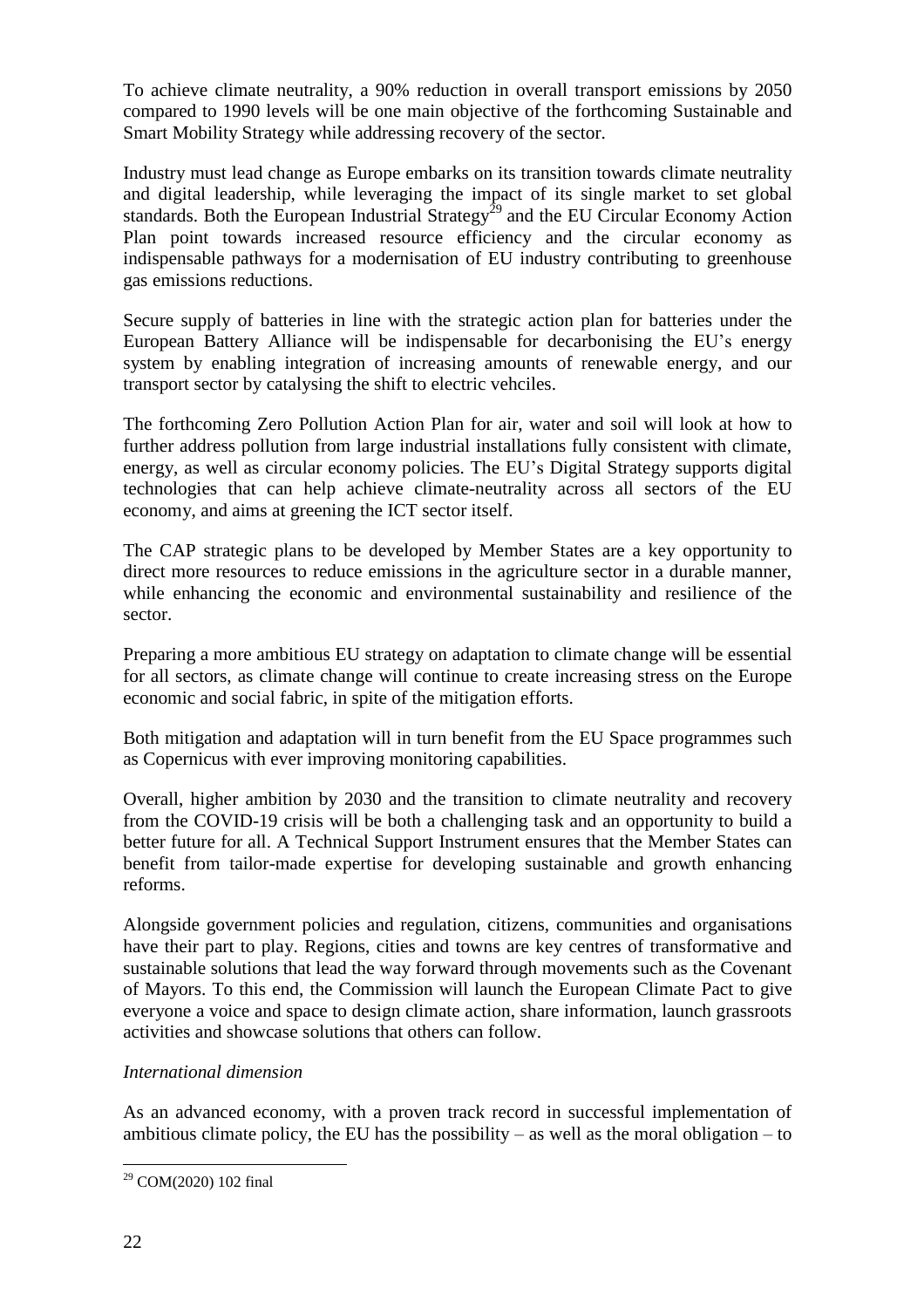influence global greenhouse gas emissions trends and increase resource efficiency, within and beyond the international climate negotiations. Raising the EU ambition from the current level to 55% within the next ten years will double the ambition of the EU's nationally determined contribution and set the stage for the upcoming UN climate change negotiations in 2021, thereby reinforcing the EU's global leadership position.

The Commission invites the European Parliament and the Council to consider this as the EU's new contribution to the Paris Agreement. This should be submitted to the UNFCCCC as the updated EU's Nationally Determined Contribution before the end of the year. This would give an early boost to the UN's preparations of the next meeting of the Parties of the Paris Agreement in late 2021, as well as the UN's Decade for Action (2030 Agenda).

By setting a higher target for 2030, and thereby increasing its ambition under the Paris Agreement, the EU would set a positive example for the rest of the world of how climate change can be effectively tackled, while pursuing a modern and competitive economy and a prosperous, inclusive and resilient society. It would also provide momentum for next year's multilateral discussions in the context of the G7 and the G20, which will be presided by the UK and Italy, respectively. Through its external assistance the EU will be able to support third countries in their effort to raise their climate ambitions.

The EU should continue leading by example, but it must also use its leverage to promote a global change in economic incentives in support of the low-carbon transition taking into account changing geopolitical and geoeconomic realities. The EU will continue to foster multilateral rule-based cooperation, using its green, climate and energy diplomacy – and the full spectrum of its external policy instruments to enhance the ambition level of its partners, and in particular the largest and upcoming emitters, and accelerate the global transition to climate neutrality. This means using the EU's strategic partnerships, external financing, trade and other cooperation platforms including through the deployment of international environmental standards and promotion of clean technologies through trade. The private sector should play an important role and EU leadership on sustainable finance, in particular through the EU taxonomy as a tool to help investors in the transition to a low-carbon, resilient and resource-efficient economy as well as through the International Platform on Sustainable Finance with our international partners will be instrumental. The EU will seek mutually beneficial alliances and ensure an international level playing field around new sustainable technologies, such as renewable hydrogen, advanced solar and wind, batteries, and carbon capture, as well as around critical raw materials for these technologies, such as rare earths. The EU's position as the world's largest trading block provides significant opportunities in this respect.

At the same time, to effectively contain global climate change and achieve the UN Sustainable Development Goals, all countries and notably G20 members will need to come forward with much more ambitious actions to prevent catastrophic consequences.

In the absence of comparable increases in ambition by our partners, as the EU increases its climate ambition, the Commission will propose a carbon border adjustment mechanism , for selected sectors, to reduce the risk of carbon leakage as a an alternative to measures currently in place to address that same risk .. Hence, the Commission is looking into the options for setting up an effective carbon border adjustment mechanism, compliant with World Trade Organization rules.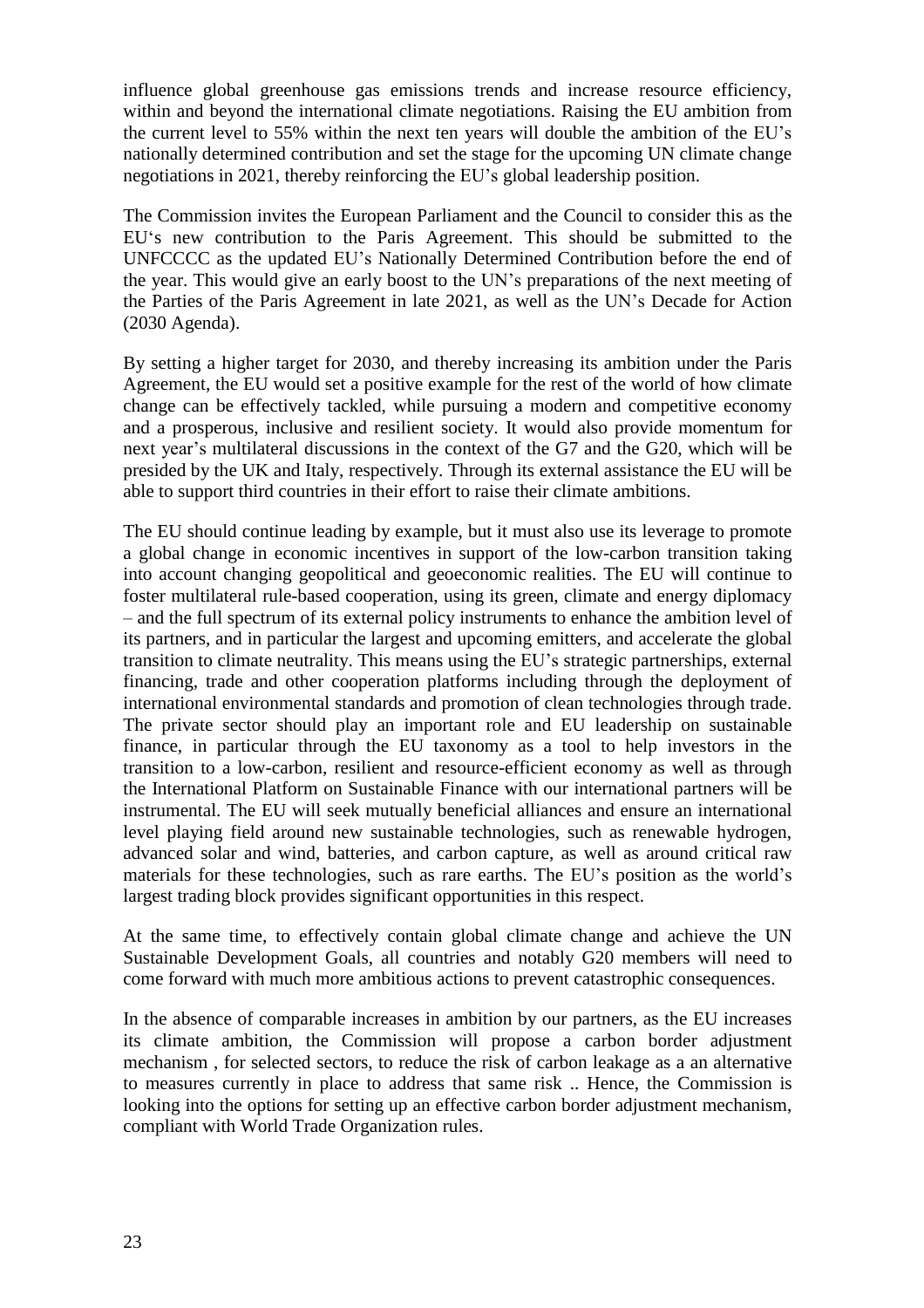#### **5. CONCLUSIONS AND NEXT STEPS**

Raising the EU's ambition of greenhouse gas emissions reductions to 55% by 2030 is feasible and beneficial for the health, prosperity, and wellbeing of our citizens. Without underestimating the challenge of mobilising significant additional investments in the coming decade and promoting a just transition, it offers the opportunity for sustainable growth, and, in the context of the COVID-19 recovery, an opportunity for durable investments that can kick-start the EU economy.

Higher ambition for 2030 will contribute to a more gradual emissions reduction path and a more balanced economic and social transition towards climate neutrality in the next 30 years. Therefore, it will be more credible, more prudent and fairer with respect to future generations.

Pressure on natural resources, general uncertainty around global developments, and the growing climate concerns of the global population will increase pressure on all governments to act swiftly. Acting ambitiously will provide the EU and its businesses and industries a first-mover advantage in the international economic arena, increasing its competitiveness in the growing global markets for sustainable and green technologies.

Equally important, enhancing ambition will deliver very important benefits alongside the fight against climate change, like a reduced fossil fuel import bill, higher energy security, reduced air pollution, better health, improved biodiversity, lower dependence on imported raw materials, and less hazards from waste. Paired with intensified renewables and energy efficiency policies, it will cut energy costs for households and companies, and provided that social impacts are addressed help alleviate energy poverty and contribute to growth and jobs.

EU citizens, businesses and social partners require increased certainty and predictability on the pathway towards climate neutrality. Therefore, the Commission is amending its proposal for the first European Climate Law<sup>30</sup> today, adding a 2030 target of at least 55% net greenhouse gas emissions reductions compared to 1990. This will be the starting point for a smooth pathway for the EU to become climate-neutral by 2050. The Commission invites the European Parliament and the Council to swiftly reach agreement on and adopt the European Climate Law Regulation.

Over the course of the coming nine months, the Commission will review its key climate and energy legislation. This Communication already identifies key options to amend it. The Commission is convinced that all policy instruments relevant for the decarbonisation of our economy must work in coherence in order to achieve our objectives. A reinforced and expanded use of emissions trading at EU level, energy efficiency and renewable energy policies, instruments supporting sustainable mobility and transport, circular economy, environmental, agricultural, financial, research and innovation, and industrial policies will all have important roles in achieving the objectives of the European Green Deal in general and an increased climate target for 2030 and climate neutrality by 2050 in particular.

Drawing on a broad public debate and a process of consultation with the European Parliament, the Council, the Economic and Social Committee and the Committee of the Regions, as well as national Parliaments, and all citizens and stakeholders - namely through the European Climate Pact, but also the upcoming Conference on the Future of

 $\overline{a}$ <sup>30</sup> COM(2020) 80 final